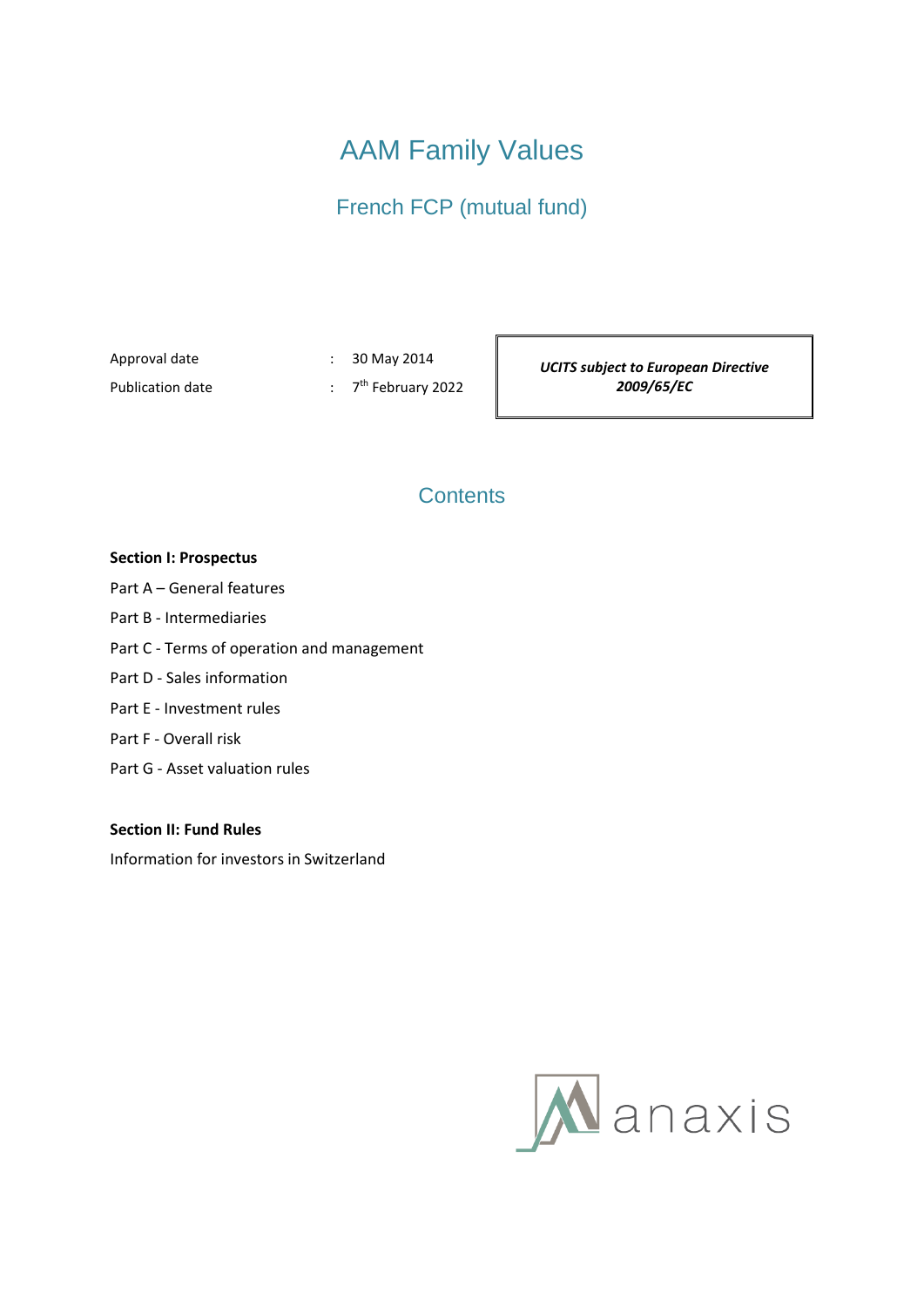

# Section I: Prospectus

*UCITS subject to European Directive 2009/65/EC*

# Part A – General features

- **Name of UCITS** : AAM Family Values
- **Legal form and Member State** : FCP under French law
- **Date of incorporation and projected term**:

16 June 2014 for a term of 99 years

■ **Approval date** : 30 May 2014 by the AMF (French securities regulator)

| <b>Units</b>   | <b>ISIN Code</b> | <b>Distribution</b><br>of earnings :<br>Net result:<br><b>Distribution</b><br>and/or<br><b>Capitalisation</b><br><b>Net realised</b><br>capital gains:<br><b>Capitalisation</b> | <b>Currency</b> | Initial<br>unit<br>value | <b>Minimum</b><br>initial<br>subscription | <b>Fractional units</b>             | Eligible<br>subscribers |
|----------------|------------------|---------------------------------------------------------------------------------------------------------------------------------------------------------------------------------|-----------------|--------------------------|-------------------------------------------|-------------------------------------|-------------------------|
| E <sub>1</sub> | FR0011911189     | Capitalization                                                                                                                                                                  | <b>EUR</b>      | <b>EUR 100</b>           | One unit                                  | <b>Ten thousandths</b><br>of a unit | <b>All subscribers</b>  |
|                | FR0011911197     | Capitalization                                                                                                                                                                  | <b>EUR</b>      | <b>EUR 100</b>           | <b>EUR 500,000</b>                        | <b>Ten thousandths</b><br>of a unit | <b>All subscribers</b>  |
| $\bf{11}$      | FR0014007HS6     | Capitalization                                                                                                                                                                  | <b>EUR</b>      | <b>EUR 100</b>           | EUR 1,000,000                             | <b>Ten thousandths</b><br>of a unit | <b>All subscribers</b>  |

The management company, employees of the management company and the employees of companies affiliated to the management company are exempted from the minimum initial subscription.

#### ■ **Contact point to obtain the Fund Rules, the latest annual report and the latest periodic report :**

Unitholders can obtain the latest annual and periodic reports within 8 working days of submitting a written request to:

Anaxis Asset Management 9, rue Scribe, 75009 Paris, France Tel: +33 (0)9 73 87 13 20 info@anaxiscapital.com

Any additional information can be obtained from Anaxis Asset Management at this same address.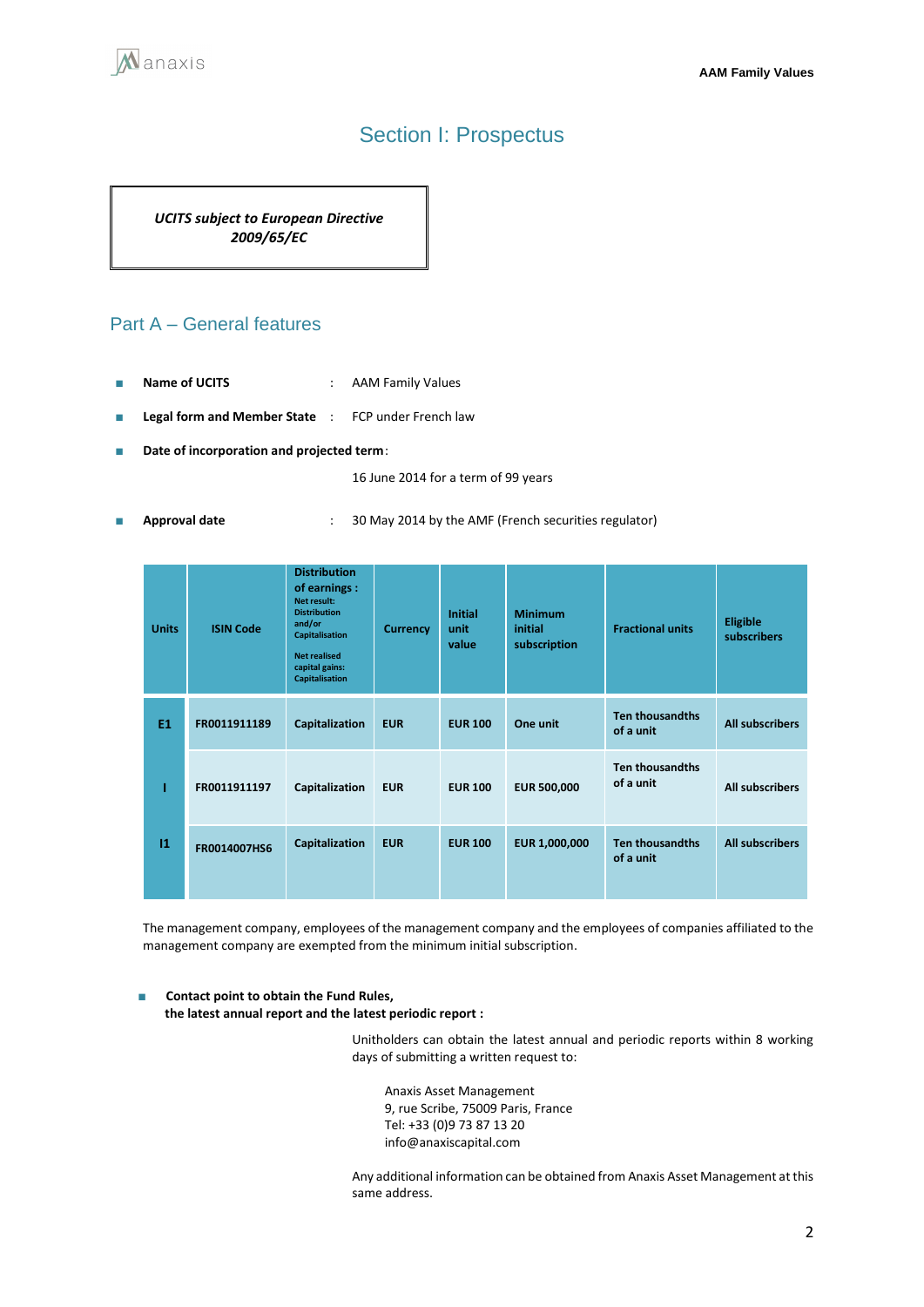

# Part B – Intermediaries

| m. | <b>Portfolio management company</b> : Anaxis Asset Management S.A.S. | A portfolio management company accredited by the AMF under number<br>GP10000030<br>9, rue Scribe, 75009 Paris                                            |
|----|----------------------------------------------------------------------|----------------------------------------------------------------------------------------------------------------------------------------------------------|
| T. | Depositary bank and custodian:                                       | <b>BNP Paribas Securities Services S.C.A.</b><br>A credit institution accredited by the ACPR (French prudential supervisory and<br>resolution authority) |
|    |                                                                      | Postal address<br>Grands Moulins de Pantin, 9, rue du Débarcadère, 93500 Pantin                                                                          |
|    |                                                                      | Registered office<br>3, rue d'Antin, 75002 Paris                                                                                                         |

### Responsibilities of the depository bank

The depositary bank and custodian carries out the following duties: control of the compliance of the investment decisions made by the management company (as defined under article 22.3 of the UCITS 5 Directive), monitoring of the cash flows of the UCITS (as defined under article 22.4), custody of the assets of the UCITS (as defined under article 22.5) and, in general, any duties required of it under the laws and regulations in force.

Potential conflicts of interest

Potential conflicts of interest may arise as Anaxis Asset Management has a commercial relationship with BNP Paribas Services alongside its appointment as depositary (BNP Paribas Securities Services, by delegation from the management company, calculates the net asset value of the UCITS). In order to manage such situations as this, the depositary has implemented and regularly updates a conflict of interest management policy, with the aim of:

- Identifying and analysing potential conflicts of interest;
- Recording, managing and monitoring conflicts of interest. To that end, the depository relies on the permanent measures put in place in order to manage conflicts of interest, such as the distribution of tasks, the separation of hierarchical and operational lines, the monitoring of internal lists of insiders and the use of dedicated IT environments. In addition, on a case-by-case basis, the depository implements appropriate preventive measures such as the creation of ad hoc monitoring lists, the creation of new Chinese walls, or the verification that transactions are properly processed and/or that the relevant client is informed. In certain circumstances, the depository may refuse to manage activities which could lead to conflicts of interest.

#### Delegation of functions

The depositary is responsible for the safekeeping of assets (as defined in article 22(5) of Directive 2009/65/EC, as amended by Directive 2014/91/EU). In order to offer services linked to the safekeeping of assets in a large number of countries, enabling the UCITS to achieve its investment objectives, BNP Paribas Securities Services SCA has appointed sub-depositaries in countries where BNP Paribas Securities Services CA has no local presence. These entities are listed on the following website:

http://securities.bnpparibas.com/solutions/asset-fund-services/depositary-banknd-trustee-serv.html

The appointment and monitoring process for sub-depositaries adheres to the highest quality standards, including the management of potential conflicts of interest which may arise as a result of these appointments.

Up-to-date information relating to the above points will be sent to investors upon request.

Statutory Auditor **: PricewaterhouseCoopers Audit** Represented by Frédéric Sellam 63, rue de Villiers, 92200 Neuilly-sur-Seine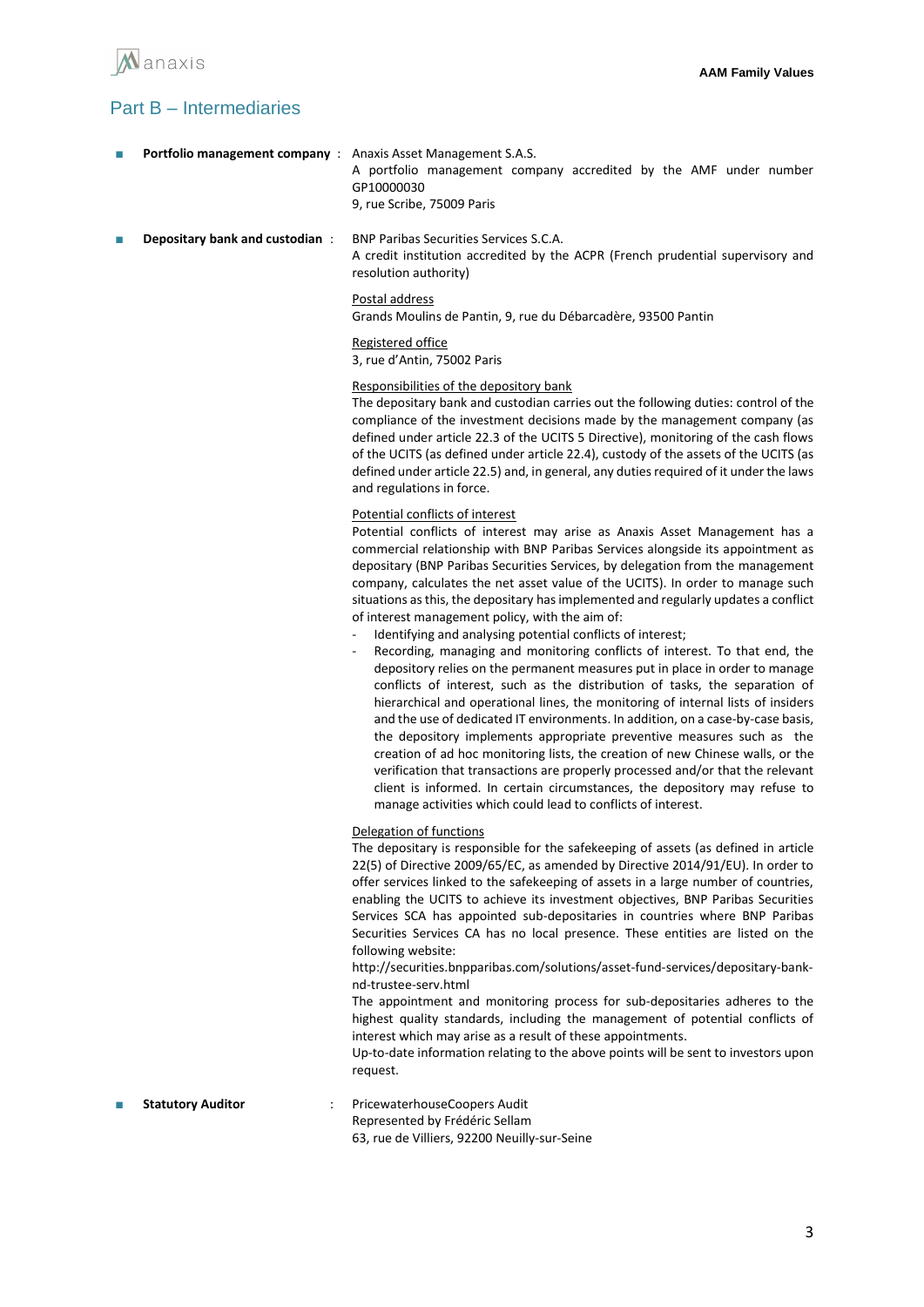# Manaxis

|   | <b>Promoters</b>             |           | 1. Anaxis Asset Management S.A.S.<br>9, rue Scribe, 75009 Paris                                                                                      |
|---|------------------------------|-----------|------------------------------------------------------------------------------------------------------------------------------------------------------|
|   |                              |           | 2. Its Swiss counterpart Anaxis S.A.<br>19, rue du Mont-Blanc, 1201 Geneva, Switzerland                                                              |
| П | Delegate accounting manager  | $\cdot$ : | <b>BNP Paribas Securities Services S.C.A.</b>                                                                                                        |
|   |                              |           | Postal address                                                                                                                                       |
|   |                              |           | Grands Moulins de Pantin, 9, rue du Débarcadère, 93500 Pantin                                                                                        |
|   |                              |           | Registered office                                                                                                                                    |
|   |                              |           | 3, rue d'Antin, 75002 Paris                                                                                                                          |
|   |                              |           | The delegate accounting manager administrates the Fund (accounting, calculating<br>net asset values) and is responsible for middle office functions. |
| П | <b>Orders centralized by</b> |           | Identity of institution in charge of receiving subscription and redemption orders                                                                    |
|   |                              |           | BNP Paribas Securities Services S.C.A.,                                                                                                              |
|   |                              |           | A credit institution accredited by the ACPR (French prudential supervisory<br>and resolution authority)                                              |
|   |                              |           | Postal address                                                                                                                                       |
|   |                              |           | Grands Moulins de Pantin, 9, rue du Débarcadère, 93500 Pantin, France                                                                                |
|   |                              |           | Registered office:                                                                                                                                   |
|   |                              |           | 3, rue d'Antin, 75002 Paris, France                                                                                                                  |

# Part C – Terms of operation and management

# 1. **General features**

| П | Type of rights attached to units: |   | Each unitholder enjoys co-ownership of the Fund's assets in proportion to the<br>number units held.                                                                                                                                                                                                                                                                                                                                                                                                                                                                                                       |
|---|-----------------------------------|---|-----------------------------------------------------------------------------------------------------------------------------------------------------------------------------------------------------------------------------------------------------------------------------------------------------------------------------------------------------------------------------------------------------------------------------------------------------------------------------------------------------------------------------------------------------------------------------------------------------------|
| П | <b>Management of liabilities</b>  | ÷ | All units are bearer units. No register is maintained. BNP Paribas Securities Services<br>is responsible for the administration of the issuer's account. The Fund is admitted<br>for trading on Euroclear France.                                                                                                                                                                                                                                                                                                                                                                                         |
|   | <b>Voting rights</b>              |   | As the Fund is a co-ownership of marketable securities, there are no voting rights<br>attached to the units. Decisions are taken by the portfolio management company.<br>However, notification of any amendments to the operation of the Fund is given to<br>the unitholders either individually, via the press, or by any other method that<br>complies with AMF Instruction No. 2011-19 of 21 December 2011.                                                                                                                                                                                            |
| П | Form of units                     |   | All units are bearer units                                                                                                                                                                                                                                                                                                                                                                                                                                                                                                                                                                                |
| П | <b>Fraction of units</b>          |   | Ten-thousandths of one unit                                                                                                                                                                                                                                                                                                                                                                                                                                                                                                                                                                               |
| П | <b>Balance sheet date</b>         |   | Last trading day in December.                                                                                                                                                                                                                                                                                                                                                                                                                                                                                                                                                                             |
| П | <b>First financial year</b>       |   | The balance sheet date of the first financial year is 31 December 2014.                                                                                                                                                                                                                                                                                                                                                                                                                                                                                                                                   |
|   | <b>Taxation</b>                   |   | As mutual funds are without legal personality, they are not subject to corporate<br>tax. Unitholders are taxed as if they were direct owners of a share of the assets,<br>according to the tax scheme applicable to them. Any capital gains and earnings<br>generated from ownership of Fund units may be subject to tax. The applicable tax<br>scheme depends on each investor's individual situation and tax residence, as well<br>as the Fund's investment jurisdiction. Investors are advised to contact their usual<br>advisor to learn about the conditions applicable to their personal situation. |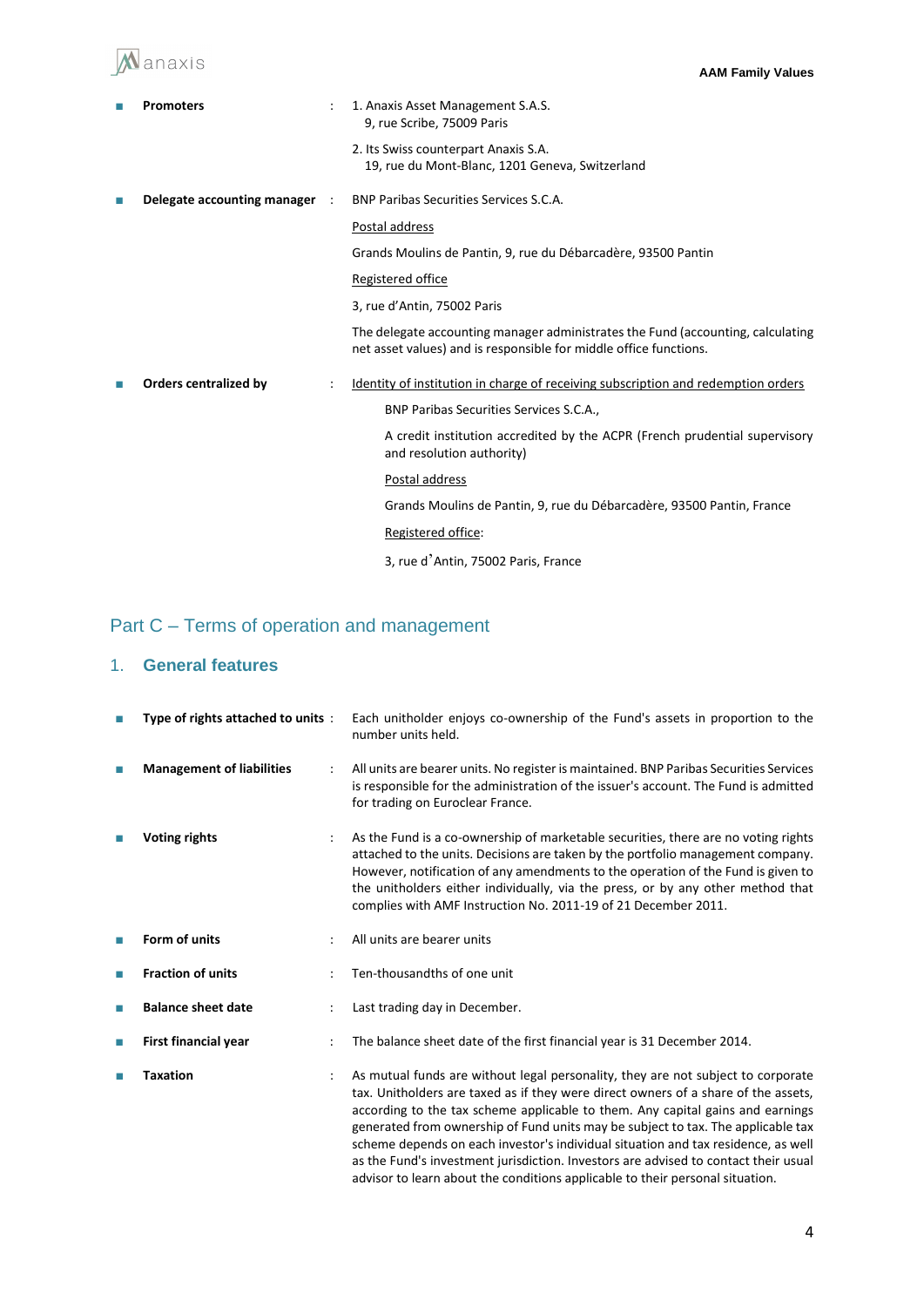

#### INFORMATION ON THE FOREIGN ACCOUNT TAX COMPLIANCE ACT

In accordance with the provisions of the Foreign Account Tax Compliance Act (FATCA), which took effect on 1 July 2014, where the UCITS invests directly or indirectly in US assets, the income generated from these investments may be subject to a 30% withholding tax. In order to avoid payment of the 30% withholding tax, France and the US entered into an intergovernmental agreement under which foreign financial institutions undertake to establish a procedure for identifying direct or indirect investors that are US persons and to transmit certain information on these investors to the French tax authority, which in turn provides this information to the US Internal Revenue Service. As a foreign financial institution, the UCITS undertakes to comply with FATCA and to take any measures subject to the above-mentioned intergovernmental agreement.

### 2. Specific terms and conditions

| П  | <b>ISIN codes</b>                        | E1 units<br>FR0011911189<br>I units<br>FR0011911197<br>11 units<br>FR0014007HS6                                                                                                                                                                                                                                                                                                                                                                                                                                                                                                                                                                                                                                                                                                                                                                       |
|----|------------------------------------------|-------------------------------------------------------------------------------------------------------------------------------------------------------------------------------------------------------------------------------------------------------------------------------------------------------------------------------------------------------------------------------------------------------------------------------------------------------------------------------------------------------------------------------------------------------------------------------------------------------------------------------------------------------------------------------------------------------------------------------------------------------------------------------------------------------------------------------------------------------|
| П  | <b>Classification</b><br>$\ddot{\cdot}$  | Equities.                                                                                                                                                                                                                                                                                                                                                                                                                                                                                                                                                                                                                                                                                                                                                                                                                                             |
| П  | <b>Investment objective</b>              | The Fund's objective is to capture the development of the European economy<br>while seeking to limit the risk of significant portfolio variations. To this end, the<br>Fund invests predominantly in European Union equities via a dynamic allocation<br>determined by the asset management company. Companies are selected for their<br>value creation, sound business model, upside potential and dividend consistency,<br>without reference to a benchmark index. There is some risk that the Fund will not<br>achieve the established objective.                                                                                                                                                                                                                                                                                                  |
| П  | <b>Benchmark index</b><br>$\ddot{\cdot}$ | Performance is compared to the STOXX® Europe 600 Net Return EUR index.<br>This index is the global benchmark for European markets. It is made up of 600<br>stocks selected from 16 countries in the euro zone as well as the United Kingdom,<br>Denmark, Switzerland, Norway and Sweden. Codes: ISIN: EU0009658210 Reuters:<br>STOXXR; Bloomberg: SXXR Index; the benchmark is denominated in euro. The<br>Benchmark Index is an index with net dividends reinvested, i.e. the performance<br>of the Benchmark Index includes the net dividends paid by its constituent stocks.<br>A full description and methodology for the construction of the Benchmark<br>Indicator, as well as information on the composition and respective weights of the<br>Benchmark<br>Indicator's components,<br>are<br>available on<br>the<br>website:<br>www.stoxx.com. |
|    |                                          | The administrator of the Benchmark Indicator is listed in the register of<br>administrators and benchmarks maintained by ESMA. In accordance with the<br>provisions of Regulation (EU) 2016/1011 of the European Parliament and of the<br>Council of 8 June 2016, the Management Company has a procedure for monitoring<br>the Benchmark Indices used describing the measures to be implemented in the<br>event of substantial changes to an index or the discontinuation of the supply of<br>that index.                                                                                                                                                                                                                                                                                                                                             |
| П  | <b>Investment Strategy</b>               |                                                                                                                                                                                                                                                                                                                                                                                                                                                                                                                                                                                                                                                                                                                                                                                                                                                       |
| a. | Description of strategies used:          | The fund adopts an active and discretionary management strategy. Investment<br>decisions are based primarily on in-depth financial analysis.                                                                                                                                                                                                                                                                                                                                                                                                                                                                                                                                                                                                                                                                                                          |
|    |                                          | The Fund is subject to sustainability risk as defined in the Sustainable Finance<br>Disclosure (SFDR) Regulation 2019/2088 as set out in the risk profile of the<br>prospectus. Citing the principle of proportionality, the management company                                                                                                                                                                                                                                                                                                                                                                                                                                                                                                                                                                                                       |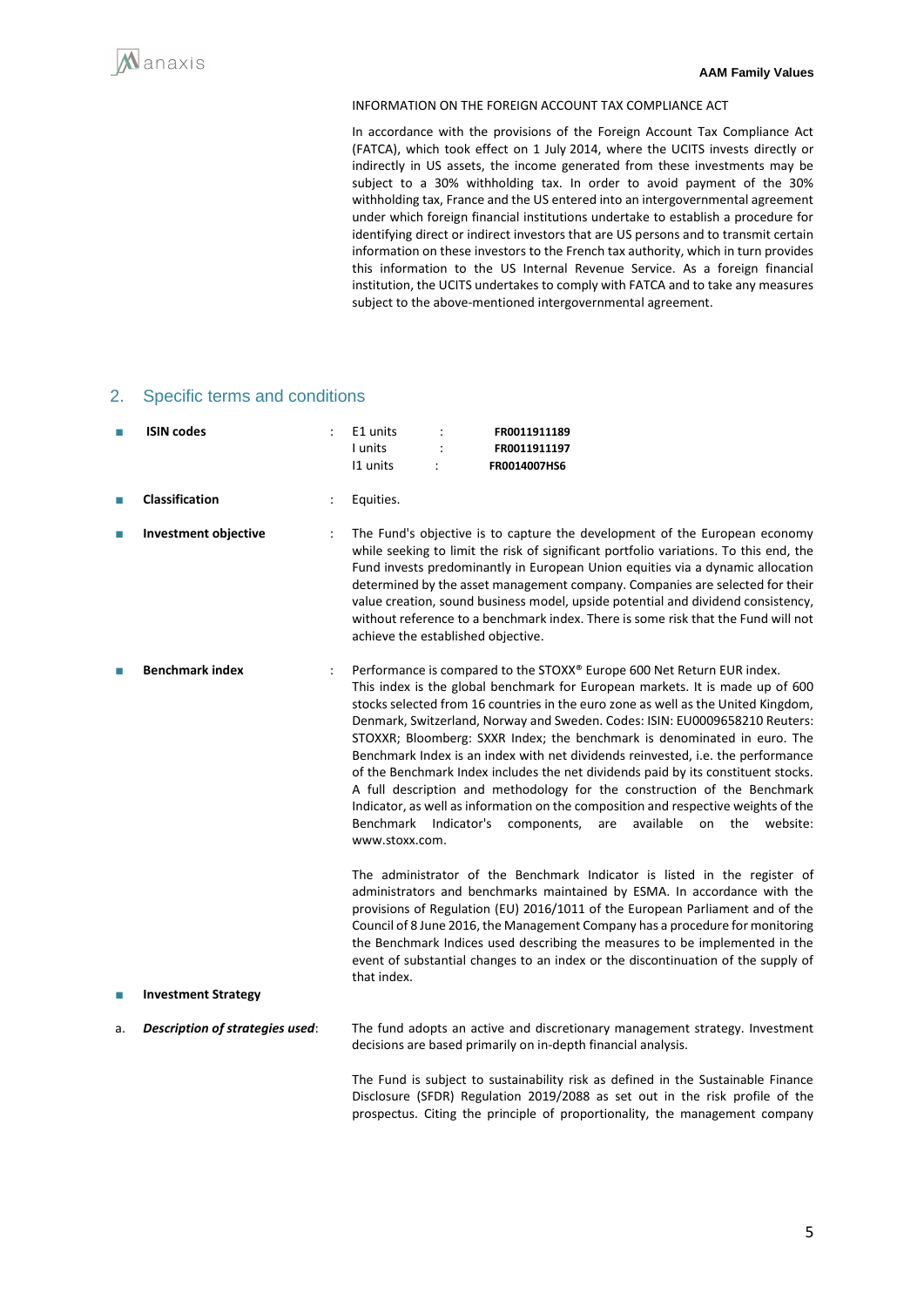

does not take into account the negative impact of investment decisions on sustainability factors.

Furthermore, due to insufficient data provided by the companies, the criteria defining negative impacts are, at this stage, not applicable to investments in speculative grade corporate debt.

#### **Alignment with the European Taxonomy**

As most companies have not started publishing data in terms of alignment with the taxonomy, we are unable to provide a percentage of alignment of investments with the taxonomy.

#### General approach

The management favours so-called "family stocks". Our definition is based on two criteria, which do not necessarily have to be cumulative: a person or a family is among the main shareholders (both in terms of share capital or voting rights)

a person or family has effective power, either through their involvement in the management of the company or through their ability to appoint managers.

The fund is suitable for investors who share our belief that family-owned stocks have characteristics that set them apart from the rest of the market and allow us to expect superior and more consistent performance. In particular, we look for companies that are well positioned in terms of their industry, long-term strategic vision, organisational stability, strong expertise, good control of financial parameters and alignment of interests between management, employees and shareholders.

#### Company analysis

The management process favours fundamental analysis and convictions in order to select large and mid-cap companies whose business model is deemed relevant by the management company. This process is based on three main pillars:

1. Megatrends: companies must be positioned in markets considered dynamic and sustainable, according to the managers' analysis. Megatrends represent the powerful forces of social, demographic, environmental and technological change. They are observable, predictable and transform the economy by disrupting established business models. This pillar includes investment opportunities such as consumer discretionary & leisure, security of people, goods and transactions, dependency care, healthcare, automation, digitalisation, renewable energy, transition to a sustainable economy, urbanisation, and rising living standards in emerging markets.

2. Know-how: from the managers' point of view, companies benefit from significant competitive advantages, high barriers to entry and rare human skills.

3. Governance: the managers of the targeted companies must be experienced and respectful of the interests of minority shareholders. The analysis of managers is based on indicators such as the experience of managers, their concrete motivation to create value, the quality of financial information, and the credibility of their discourse.

Intimate knowledge of the companies is enhanced by exchanges with the managers and site visits, and by monitoring with financial partners.

Companies deemed interesting are subject to an internal rating and an in-depth financial analysis. Finally, valuation models are used to define entry and exit points.

If the company maintains a relevant business model and if the valuation conditions are met, the management team intends to act as a long-term investor.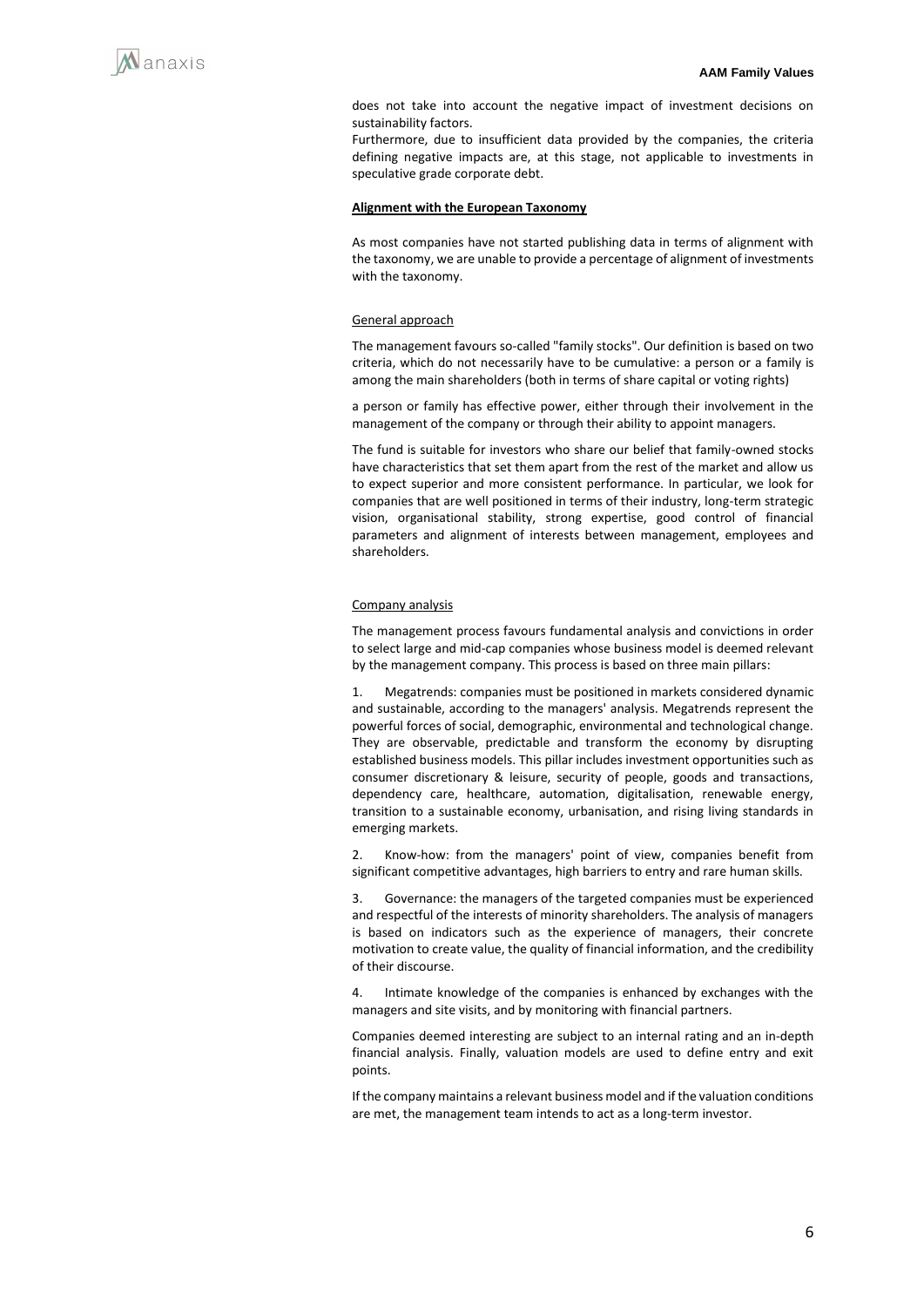#### Geographic criteria

The Fund gives preference to equities listed on European markets. At all times, it invests at least 75% of its assets in listed securities issued by companies having their registered office in Europe. Europe is defined here as all the countries of the European Economic Area, the United Kingdom and Switzerland.

The fund may invest up to 25% of its assets in equities issued by companies of non-EU member developed countries (other countries of the European Economic Area, USA, Canada, Australia, New Zealand, Japan or Singapore).

An exposure to equities of emerging countries is allowed within a more restrictive limit of 10% of the assets.

| <b>Geographic exposure</b><br>(main quotation markets) | <b>Minimum</b> | <b>Maximum</b> |
|--------------------------------------------------------|----------------|----------------|
| <b>European Union</b>                                  | 75%            | 100%           |
| <b>Other developed countries</b>                       | 0%             | 25%            |
| <b>Emerging countries</b>                              | 0%             | 10%            |

#### Sector criteria

The investment strategy seeks to obtain solid sectorial diversification, with a maximum of 25% of its assets, per sector. All economic sectors may be considered. However, the Fund prefers non-cyclical, stable or regularly expanding sectors.

Moreover, the Fund does not invest in securities issued by banks or other financial institutions. It should be noted that this exclusion does not apply to financial holding companies and financing structures sometimes used by industrial or service groups.

### Capitalization criteria

In principle, the Fund can invest in companies of all cap sizes as long as they are listed on regulated markets. However, it gives priority to market caps of more than EUR 1 billion. Companies below this threshold do not exceed 10% of the allocation.

#### Management of foreign exchange risk

The Fund's reference currency is the euro. Foreign exchange risk generated by any investments in foreign currencies could be hedged in favour of the euro. Foreign exchange risk is hedged via forward forex transactions or OTC derivatives. Such hedged may prove partial or imperfect. After hedging, the maximum foreign exchange risk is 50% of the assets.

#### Voting policy

The voting rights attached to portfolio securities are subject to a specific internal voting policy. This policy is available on the website of the portfolio management company or upon simple request at the company.

#### b. *Categories of assets used* : **1. Non derivative assets**

#### **Shares**

The Fund is not eligible for PEAs (French personal equity plans) and at all times at least 75% of its assets are equities listed on European Union regulated markets. It may invest in any EU member country exchanges.

The Fund may also invest up to 25% of its assets in other developed countries (other countries of the European Economic Area, Switzerland, United Kingdom, United States, Canada, Australia, New Zealand, Japan, and Singapore). The exposure to emerging equities is limited to 10%.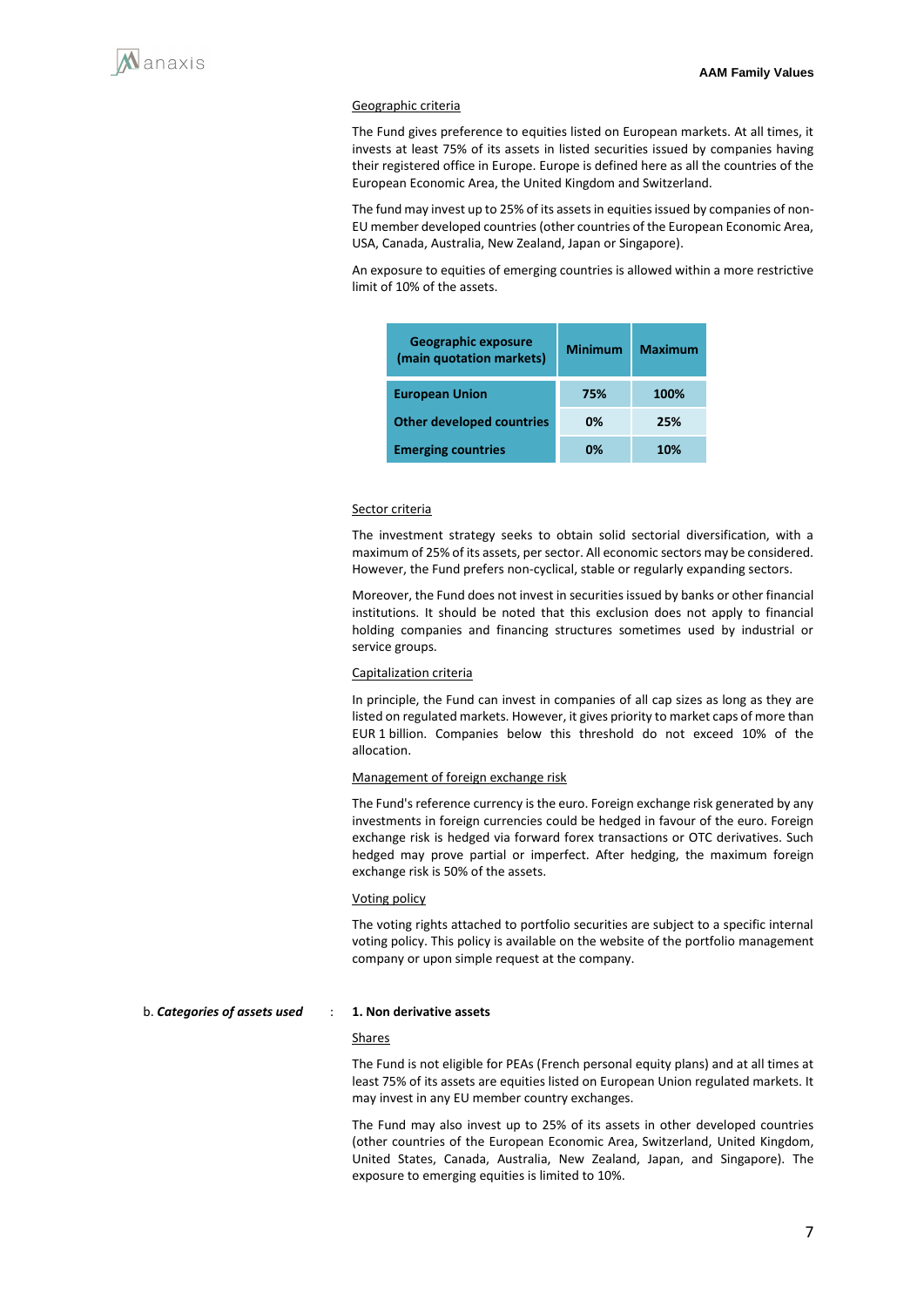

The geographic or sector breakdown is not determined in advance and depends on the companies selected (subject to the applicable investment constraints) by the portfolio management team in charge of the Fund. However, the Fund does not invest in the financial sector.

Maximum exposure to the equity markets is 100% of the Fund's assets. Market caps of less than EUR 1 billion do not exceed 10% of the allocation.

#### Debt securities and money market instruments

The Fund may invest into interest rate instruments up to 25% in order to reduce or to diversify its exposure to the stock markets. These instruments may come from public or from private issuer, with a floating or fixed rate.

More particularly, the Fund may invest up to 10% in high yield (speculative-grade) corporate bonds and non-rated securities. The analysis and selection of debt instruments are made independently from rating agencies.

Stocks may be denominated in EUR or in other currencies, insofar as the asset management company considers it possible to set up a foreign exchange hedge under reasonable conditions.

Clarifications on the legal nature of rate instruments

- Negotiable debt securities having a short-term maturity;
- Negotiable debt securities having a medium-term maturity;
- Fixed-, variable- or floating-rate bonds;
- Euro medium-term notes (EMTNs), excluding structured notes and notes with embedded forward financial instruments;
- Convertible bonds:
- Inflation-indexed bonds;
- Treasury notes.

#### **UCITS**

The Fund may invest up to 10% of its assets in other UCITS subject to European Directive 2009/65/EC, without any limitation in terms of regulatory classification. The purpose of this use may be the diversification of investments or strategies, or cash management.

#### **2. Derivatives**

The Fund may invest in the regulated, organized or OTC futures markets for the purpose of carrying out forex hedging transactions or adjusting the portfolio's stock market sensitivity (upward or downward). Instruments used may include, in particular, futures, forward foreign exchange contracts and simple interest rate swaps within the limit of 100% of its net assets, without building any synthetic exposure that would lead to expose the Fund to the stock markets more than 1x its net assets. In addition, the fund will not use total return swaps.

Clarifications on derivatives:

Type of markets in which the Fund may invest:

- regulated,
- organized,
- OTC.

Risks to which the portfolio management team plans to expose the Fund:

- Equity,
- Foreign exchange.

Types of transactions, all of which are limited to the achievement of the investment objective:

- hedging,
- exposure.

Types of instruments used:

futures,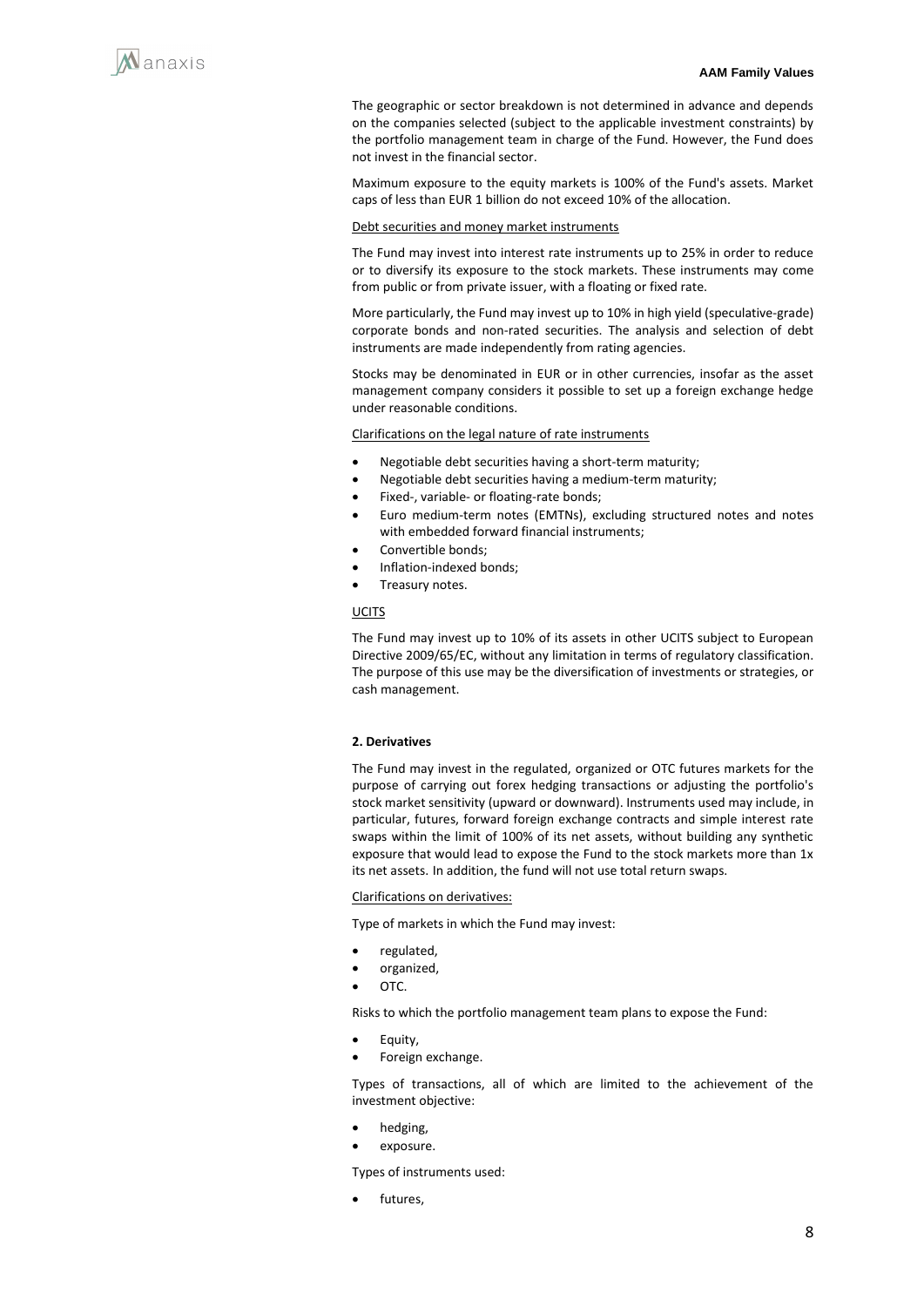

- swaps,
- forward foreign exchange contracts.

Strategy for using derivatives to achieve the investment objective:

- hedging of foreign exchange risk,
- hedging of equity risk,
- creation of a synthetic equity exposure.

#### **3. Securities with embedded derivatives**

#### Convertible bonds

The Fund may invest up to 25% of its assets in convertible bonds (indexed bonds, bonds redeemable into shares, etc.), warrants or related securities.

#### **4. Deposits**

For the purpose of managing its cash holdings, the Fund may carry out deposits with one or more credit institutions, within the limit of 25% of its assets.

#### **5. Cash loans**

The Fund does not borrow cash. Nevertheless, it may have a temporary debit balance, within the limit of 10%, due to transactions related to the Fund's payment flows: investments, divestments and liabilities transactions.

#### **6. Temporary securities lending and borrowing**

None.

#### **Contracts constituting financial guarantees** :

In the context of transactions on OTC derivative instruments, the fund is required to receive or grant financial assets as collateral. The financial guarantees received are intended to reduce the fund's exposure to the risk of default of a counterparty. They are only received in cash. The management company does not accept guarantees in the form of financial securities.

Any financial guarantee or collateral received complies with the following regulations: they only can be placed in deposits with eligible entities or invested in high quality government bonds (provided that such transactions are with credit institutions subject to prudential supervision and the fund can withdraw at any time the total amount of cash taking into account accrued interest) or short-term money market funds.

Financial guarantees will not be reused.

■ **Risk profile** : **Your money will be predominantly invested in financial instruments selected by the portfolio management company. These instruments will be subject to market trends and developments.** 

.

a. **Main risks** : Capital risk: The Fund does not offer any guarantee or protection. There is a risk that subscribers will not recover all of the capital initially invested.

> Risk that the Fund's performance differs from its management objective: The management objective is not subject to any explicit or implicit guarantee. Its achievement depends, among other factors, on market trends, management choices, fees, events impacting the companies the securities of which are held by the Fund, and, for each investor, of its subscription and redemption dates. There is a risk that the Fund will not allow the investor to reach the proclaimed target.

> Risk linked to discretionary portfolio management: As the Fund is managed on a discretionary basis; there is a risk that the portfolio management team will not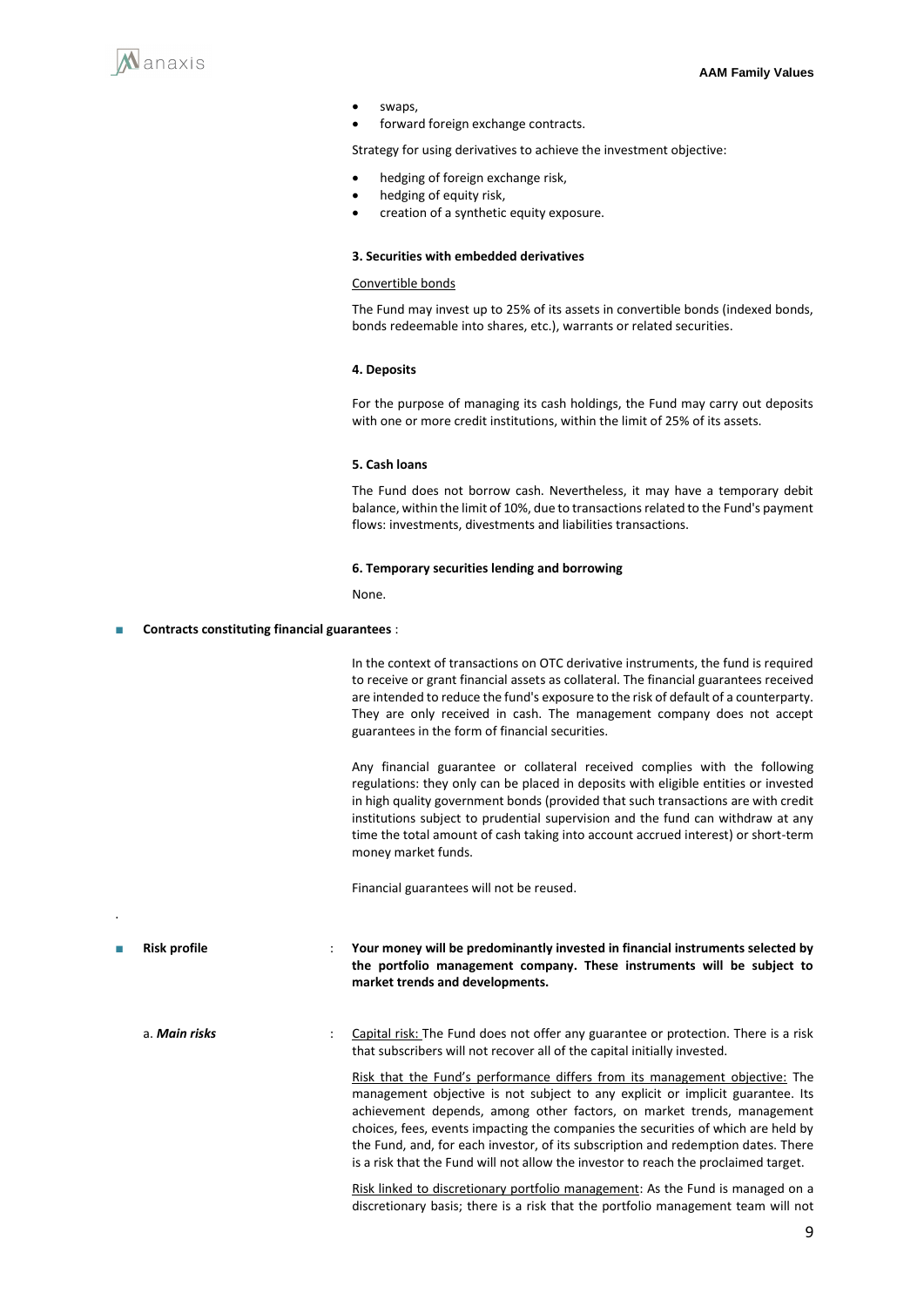select the top-performing securities. Consequently, the Fund may underperform its investment objective and the investment choices made may lead to a decrease in the Fund's NAV (net asset value).

Equity risk: The Fund's exposure to the stock market ranges between 75% and 100%. The Fund's NAV will decrease if this market declines.

Sustainability risk : A sustainability risk is defined as an environmental, social or governance event or situation that, if it occurs, could have a negative impact on the value of the investment, for example because of any of the following: (1) lower revenues, (2) higher costs, (3) physical damage or depreciation in asset value, (4) higher cost of capital, (5) fines or convictions, (6) image damage. Some risks, particularly those associated with global warming, are likely to increase over time.

Risk associated with small and middle capitalisations: The Fund may hold smalland mid-cap stocks; specifically up to 10% of its assets may be invested in companies with a market cap of less than EUR 1 billion. In general, these stocks offer lower liquidity. They may prove more difficult to sell or only find a buyer at lower-than-expected prices, which can cause the Fund's NAV to decline.

Interest rate risk: Up to 10% of the Fund's net assets may be exposed to the bond market. When interest rates rise, bond prices fall. These fluctuations may lead to a decrease in the Fund's NAV. The portfolio's sensitivity may vary within a range of 0 to 1.

Credit risk: Up to 10% of the Fund's net assets may be exposed to the bond market. The Fund may hold corporate bond of low credit quality. There is a risk that the issuer's rating will be downgraded, which may lead to a decrease in the price of the security and thus the Fund's NAV.

"Speculative bonds" have a higher probability of default than investment grade bonds, the credit risk associated with these bonds is the "high yield" risk. These bonds offer higher levels of return as compensation but may, in the event of a downgrade in the rating, significantly reduce the Fund's NAV.

Risk associated with holding convertible bonds: Up to 10% of the Fund's net assets may be exposed to the convertible bond market. The value of convertible bonds depends on several factors such as interest rate levels, changes in prices of underlying securities and changes in prices of embedded derivatives. These various factors can lead to a decrease in the Fund's NAV.

Risk associated with commitments in financial instruments: The use of financial contracts may cause a more significant and more rapid decline in the Fund's NAV than the decline on the markets in which it is invested.

Foreign exchange risks: Up to 50% of the Fund's assets may be invested in securities denominated in currencies other than the Fund's reference currency (EUR). The foreign exchange risk associated with these investments will be hedged with the aim of keeping this exposure under 45% of the assets (all currencies combined). This exposure may lead to a decrease in the Fund's NAV.

b. **Ancillary risks** : Risk linked to investments in UCITS: There are liquidity risks and risks of losses associated with potential investments in UCITS, within the limit of 10% of the Fund's net assets.

> Risks associated with investments in emerging markets: The NAV may undergo greater variations due to potential investments, within the limit of 10% of the Fund's assets, in equities listed on emerging markets. Such markets may experience sharp price variations; in addition, their operating and supervisory conditions may differ from the standards prevailing on the major international markets.

> Counterparty risk: This risk arises from the use of financial contracts negotiated over the counter with market counterparties. These transactions expose the Fund to the risk of default by one or more counterparties and may lead to a decrease in the Fund's NAV.

> Risk linked to inflation: The Fund may be exposed to inflation risk, i.e. a widespread increase in prices.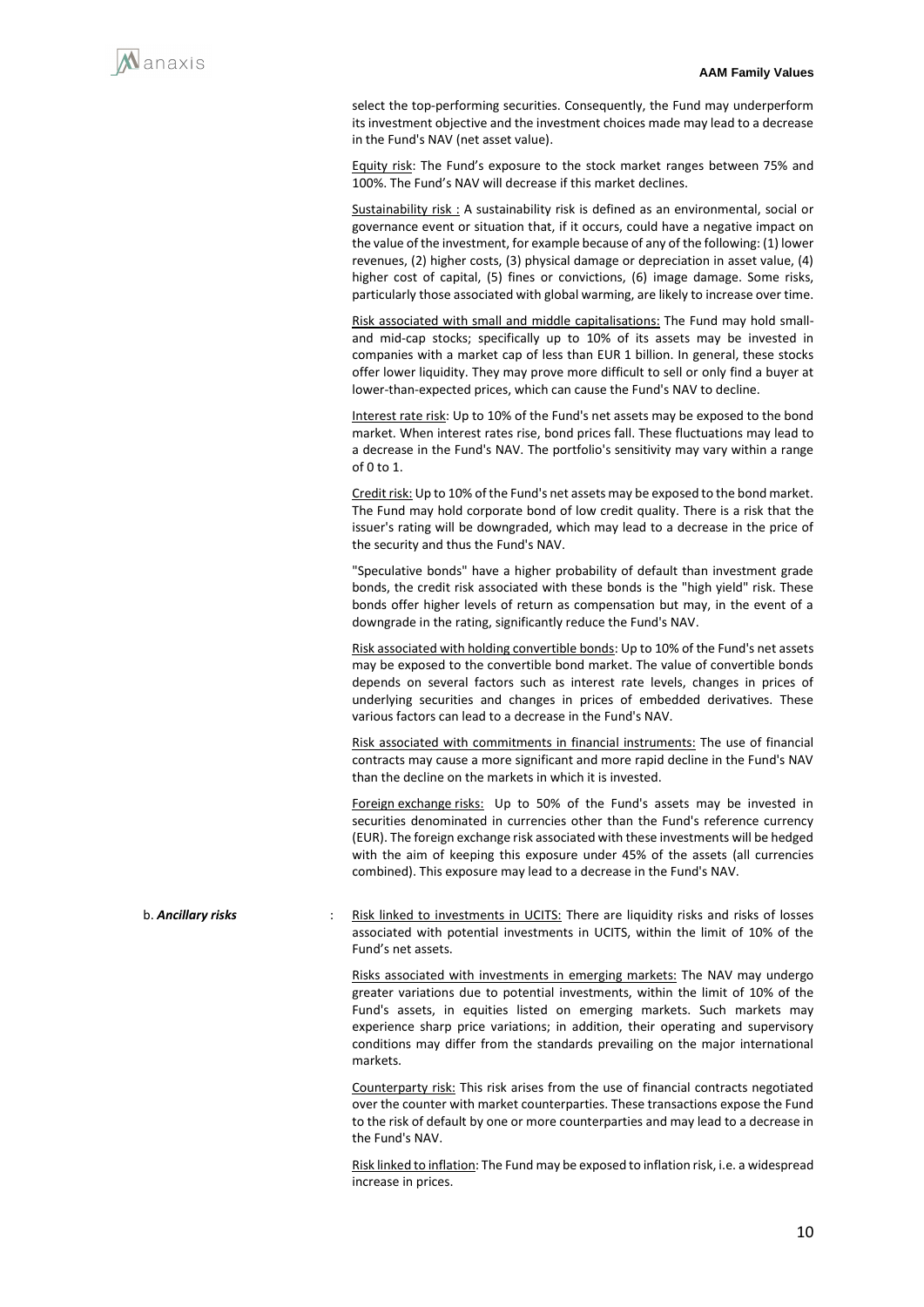

#### ■ **Guarantee or protection** : None.

**Eligible subscribers and typical investor profile**:

E1 units are available to all subscribers.

I and I1 units, for which the minimum investment is respectively EUR 500,000 and EUR 1,000,000 , are specifically designed for legal entities and portfolio managers, and more generally for investors for whom such an investment would represent a reasonable portion of their financial assets.

E1 and I units are not PEA (French stock saving plan) eligible. However, they can be used within unit-linked life insurance policies.

Eligible subscribersinclude in particular those seeking to invest in the stock market and aware of the risks linked to the behaviour of this market. The recommended investment period is 5 years.

The amount that is reasonable to invest in this Fund depends on each investor's personal situation. To determine their personal situation, investors should consider their personal assets, regulations, current needs over the recommended investment period, as well as their risk appetite or risk aversion. Investors are strongly advised to sufficiently diversify their investments so as to avoid exposing them exclusively to the risks incurred by this Fund.

■ **Conditions for determining and distributing income** :

Net income for the financial year is determined in accordance with regulatory provisions and with the Fund's accounting principles.

Net income is distributed between the unit categories in proportion to their share of total net assets.

Amounts available for distribution are determined by :

- 1. The net income plus retained earnings, and plus or minus the balance of the income accrual.
- 2. The realised gain for the financial year, less costs, plus gains of the same nature for the previous financial years that have not been distributed or capitalised, plus or less the balance of adjustments of gain/loss.

For E1, I and I1 units, gains are capitalised.

**Frequency of distribution** : Non applicable.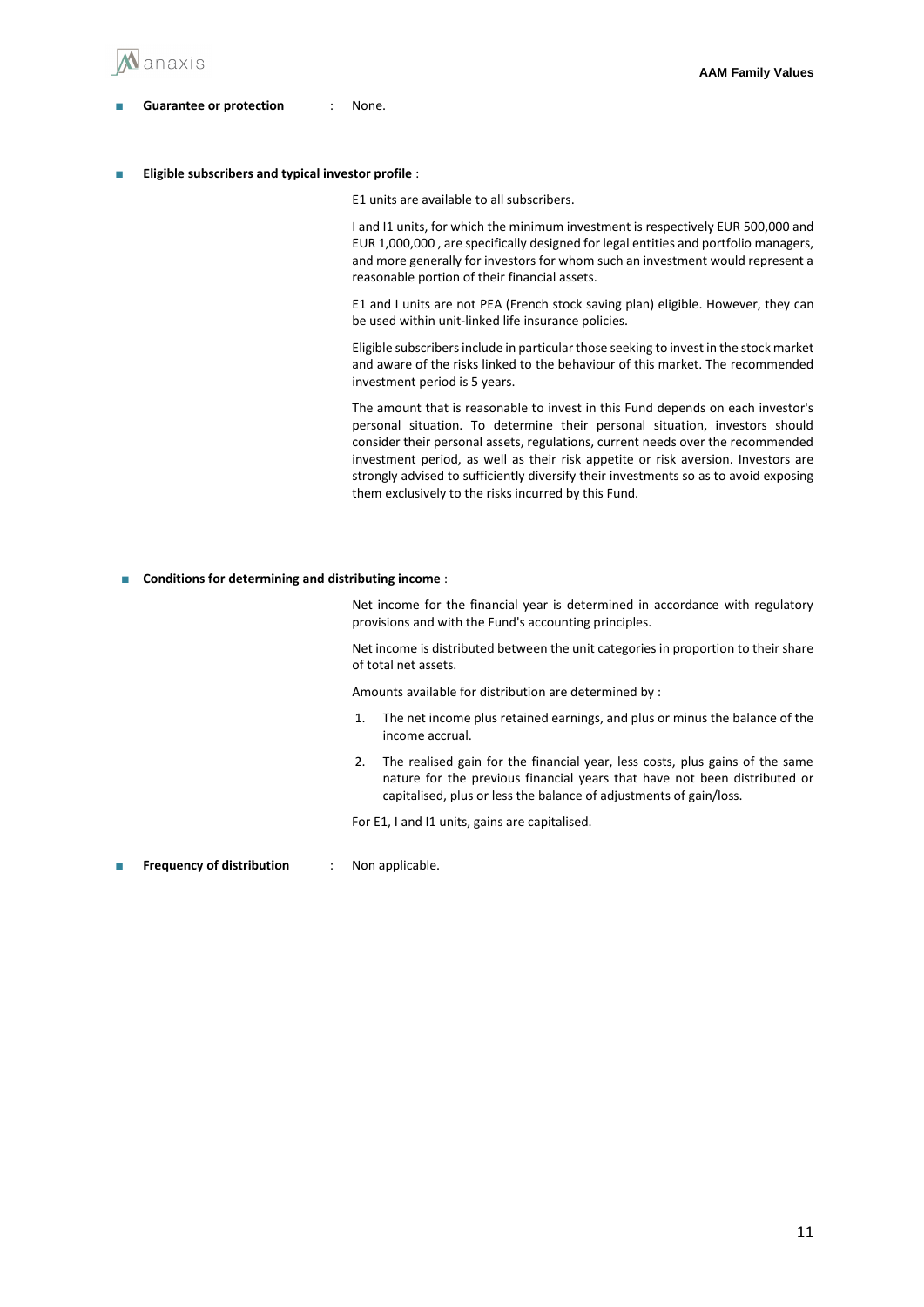

#### ■ **Unit features** :

| <b>Units</b>  | <b>ISIN Code</b> | <b>Distribution of</b><br>earnings :<br>Net result:<br><b>Distribution and/or</b><br><b>Capitalisation</b><br>Net realised capital<br>gains:<br><b>Capitalisation</b> | <b>Currency</b> | <b>Frequency</b> | <b>Initial unit</b><br>value | <b>Minimum initial</b><br>subscription | <b>Fractional units</b>              |
|---------------|------------------|-----------------------------------------------------------------------------------------------------------------------------------------------------------------------|-----------------|------------------|------------------------------|----------------------------------------|--------------------------------------|
| <b>E1</b>     | FR0011911189     | Capitalization                                                                                                                                                        | <b>EUR</b>      | <b>Daily</b>     | <b>EUR 100</b>               | One unit                               | Ten-thousandth<br>of one unit        |
|               | FR0011911197     | Capitalization                                                                                                                                                        | <b>EUR</b>      | <b>Daily</b>     | <b>EUR 100</b>               | <b>EUR 500,000</b>                     | Ten-thousandth<br>of one unit        |
| $\mathbf{11}$ | FR0014007HS6     | Capitalization                                                                                                                                                        | <b>EUR</b>      | <b>Daily</b>     | <b>EUR 100</b>               | EUR 1,000,000                          | <b>Ten-thousandth</b><br>of one unit |

The management company, employees of the management company and the employees of companies affiliated to the management company are exempted from the minimum initial subscription.

#### ■ **Terms of subscription and redemption** :

#### Central processing of orders

Subscription and redemption orders are received and centrally processed by 12.00 p.m. by BNP Paribas Securities Services and are executed on the basis of the next day's NAV, i.e. at an unknown price.

#### Institution in charge of receiving orders

BNP Paribas Securities Services, Grands Moulins de Pantin, 9, rue du Débarcadère, 93500 Pantin, France.

#### Orders form

Subscription orders are accepted in quantity or amount. Redemption orders are only accepted in quantity (number of units).

Fractions of units

Ten-thousandths of one unit.

#### Terms of settlement-delivery

Orders are executed in accordance with the table below:

| D: Day of the<br>calculation of the NAV                                               | D: Day of the<br>calculation of the NAV                                             | D: Day of the<br>calculation of the NAV | $D+1$                                               | $D+3$                                             | $D+3$                                    |
|---------------------------------------------------------------------------------------|-------------------------------------------------------------------------------------|-----------------------------------------|-----------------------------------------------------|---------------------------------------------------|------------------------------------------|
| <b>Subscription orders</b><br>are received and<br>centrally processed by<br>12.00 p.m | <b>Redemption orders</b><br>are received and<br>centrally processed by<br>12.00 p.m | <b>Execution of the order</b><br>on D   | <b>Publication of the Net</b><br><b>Asset Value</b> | <b>Subscription</b><br><b>Settlement-Delivery</b> | <b>Redemption</b><br>Settlement-Delivery |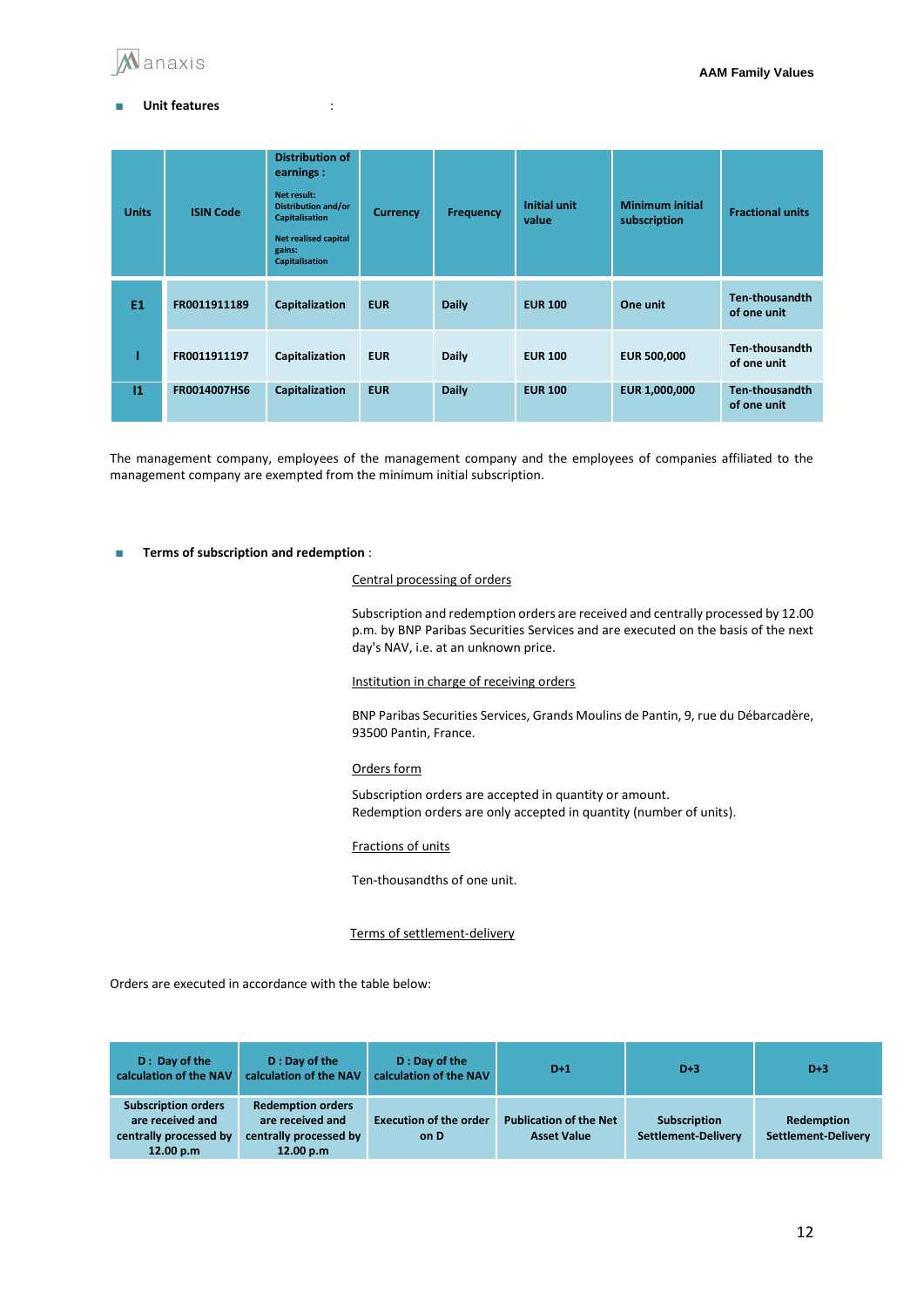#### Conditions for switching from one unit category to another, round trip

For subscriptions carried out by unitholders having submitted a redemption request recorded at the NAV on the same day and involving the same number of units (in another unit category or in the same unit category as the subscription), no entry or redemption fees will be charged provided that the minimum amounts per transaction are observed.

Switching from one unit category to another is considered from a tax standpoint to be a redemption followed by a new subscription. The same is true for a round trip within the same unit category.

#### Date and frequency of NAV calculation

Daily. Net asset values are calculated daily, except for legal holidays in France and days when the French markets are closed (according to the official calendar of Euronext NV).

#### Place and conditions of publication or transmission of NAVs

The NAVs of the Fund's different unit categories can be obtained from Anaxis Asset Management, 9, rue Scribe, 75009 Paris, France, and online at www.anaxiscapital.com.

### 3. Charges

#### ■ **Fees and commissions** : Subscription and redemption fees

Subscription and redemption fees increase the subscription price paid by investors and decrease the redemption price. Fees paid to the Fund are used to offset the Fund's expenses in investing or divesting the assets under management. Fees not paid to the Fund go to the portfolio management company, the promoter, etc.

| Fees charged to investors upon<br>subscription and redemption | <b>Base</b>                     | Rate          |
|---------------------------------------------------------------|---------------------------------|---------------|
| Subscription fee not paid to the Fund                         | <b>NAV</b><br>x number of units | 2%<br>maximum |
| <b>Subscription fee paid to the Fund</b>                      | <b>NAV</b><br>x number of units | 0%            |
| Redemption fee not paid to the Fund                           | <b>NAV</b><br>x number of units | 0%            |
| Redemption fee paid to the Fund                               | <b>NAV</b><br>x number of units | 0%            |

#### Clarifications on the subscription fee

The subscription fee is 2% maximum. It will be used to pay for the Fund's distribution and may be paid back to third-party distributors depending on the agreements signed.

#### Operating and management fees

Operating and management fees cover all expenses invoiced directly to the Fund, with the exception of transaction fees. Transaction fees include intermediation fees (brokerage, stock market tax, etc.) and the account activity fee, where applicable, that may be charged by the custodian and the portfolio management company.

The following may be charged in addition to operating and management fees:

Incentive fees. Incentive fees are awarded to the portfolio management company when the Fund exceeds its targets. They are charged to the Fund;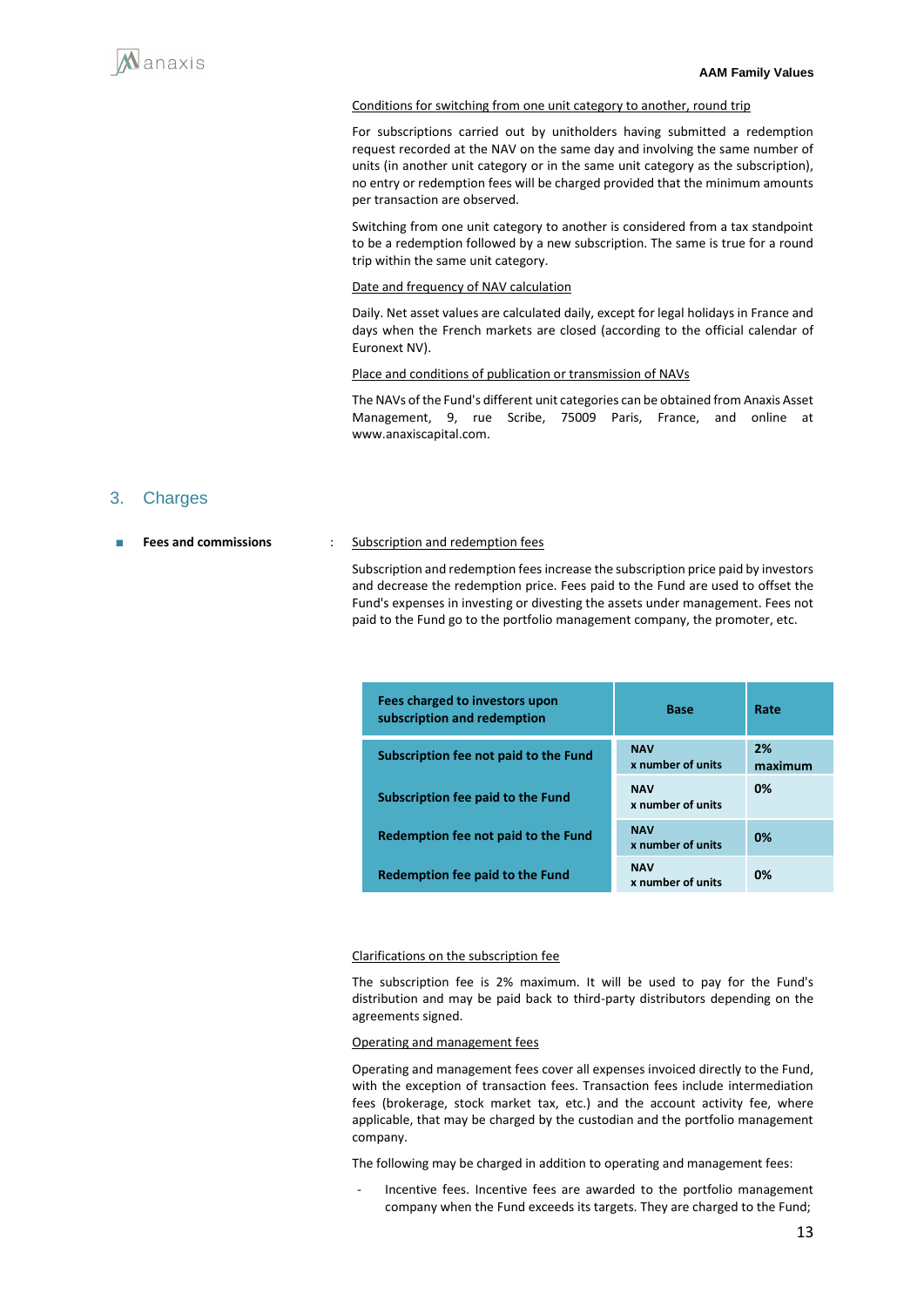

- Account activity fees charged to the Fund;
	- A share of the income earned from securities lending and borrowing transactions. However, the fund does not carry out such transactions, nor any equivalent or similar transactions under foreign law.

| Fees charged to the Fund                                                | <b>Base</b>                              | Rate (incl. tax)                                                                                     |
|-------------------------------------------------------------------------|------------------------------------------|------------------------------------------------------------------------------------------------------|
| <b>Portfolio management</b><br>fees                                     | <b>Net assets</b>                        | E1 unit: 2.00% maximum incl. tax<br>I unit: 1.25% maximum incl. tax<br>11 unit: 1% maximum incl. tax |
| <b>External management</b><br>fees                                      | <b>Net assets</b>                        | 0.10% maximum, with any surplus<br>covered by the portfolio<br>management company                    |
| <b>Maximum indirect</b><br>fees (management<br>fees and<br>commissions) | <b>Net assets</b>                        | The fund does not invest more than<br>10% of its assets in other UCITS                               |
| <b>Account activity fee</b><br>(paid to the<br>custodian)               | Charged on<br>each<br>transaction        | Scale:<br>Transactions: max. €60<br>Securities transactions: none                                    |
| <b>Account activity fee</b><br>(paid to the<br>management<br>company)   | <b>Charged on</b><br>each<br>transaction | Scale:<br>Transactions: max. 0.35%<br>Securities transactions: max. 0.35%                            |
| <b>Incentive fee</b>                                                    | <b>Net assets</b>                        | 15% incl. tax of the out-<br>performance beyond an annual-<br>ised net performance of 7%.            |

Clarifications on management fees external to the portfolio management company

Other on-going fees include fees charged for depositary services, custody of assets, centralisation of orders, transfer agency, delegation of administrative and accounting management, statutory audit, regulatory representation, regulatory registrations, etc.

The fund might not inform unitholders individually – nor offer them the option to redeem their units free of charges – in the event of an increase in management fees external to the portfolio management company less than or equal to 10 basis points per calendar year; in such case unitholders may be informed by any means (e.g. on the website of the portfolio management company, in the brochure of the UCITS). Such information should be published before the increase comes into effect.

#### How the performance fee is calculated

#### **Performance reference period**

The performance reference period is the period during which the performance is measured and compared to the performance of the benchmark and at the end of which it is possible to reset the compensation mechanism for past underperformance (or negative performance). This period is limited to 5 years.

#### **Reference indicator**

The benchmark is the STOXX® Europe 600 Net Return EUR.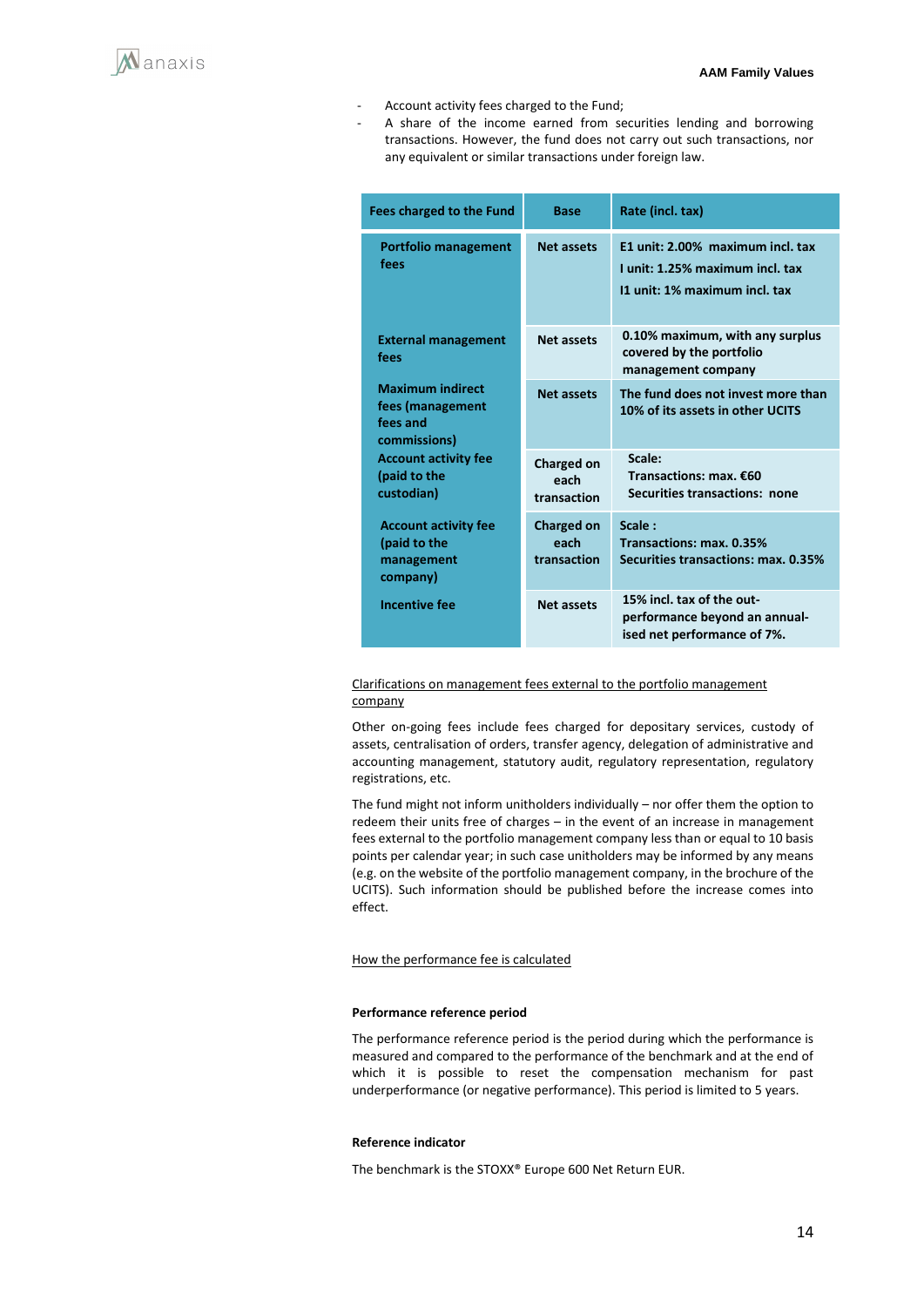

#### Calculation method

The performance fee is accrued at each net asset value.

The "net outperformance" of the UCITS is defined as the positive difference between the net assets of the UCITS before taking into account any provision for performance fee, but after provision for current expenses, and the net assets of a notional "reference fund" achieving a performance corresponding to the net objective and registering the same pattern of subscriptions and redemptions as the real UCITS.

- If, over the reference period, the performance of the UCITS exceeds the performance of the Reference Fund, the performance fee will represent 15% of the difference between the performance of the UCITS and the performance of the Reference Fund, provided that the cumulative net performance of the UCITS over the reference period is positive.

- If, over the reference period, the performance of the UCITS is lower than the performance of the reference fund, the performance fee will be nil.

Where applicable, a provision for the performance fee will be made when calculating the net asset value. In the event that the Fund underperforms the Reference Fund between two net asset values, the provision will be readjusted by reversing the provision. Reversals of provisions are limited to the amount of previous allocations.

#### Deduction of the performance fee and catch-up period

The reference period is initially set at one calendar year. If the Fund outperforms at the end of the first year, with a positive annual performance of the Fund at the same time, the Management Company will receive the provisioned fees and a new reference period will start the following year.

If the Fund outperforms at the end of the first year, with a negative annual performance of the Fund at the same time, the Management Company will not receive any fee but the outperformance will be provisioned and may be received in a positive year.

If the Fund underperforms its benchmark at the end of the first year, no fee will be charged and the reference period will be extended by one year so that the underperformance can be offset before the performance fee becomes payable. The reference period can thus be extended up to a total duration of 5 years.

In the event that the reference period is extended beyond one year, the outperformance of the UCITS is examined over the entire reference period to determine whether a performance fee is due. If an outperformance is found, a new reference period starts and the fee is paid (if the year is positive) or waived (if the year is negative).

In the event of redemption, the portion of the performance fee corresponding to the redeemed units is definitively acquired by the management company.

#### Examples

Case 1:

The fund beats its index every year.

Fees will be charged annually and each reference period will be 12 months.

Case 2:

*In some years, the fund ends up below its index.*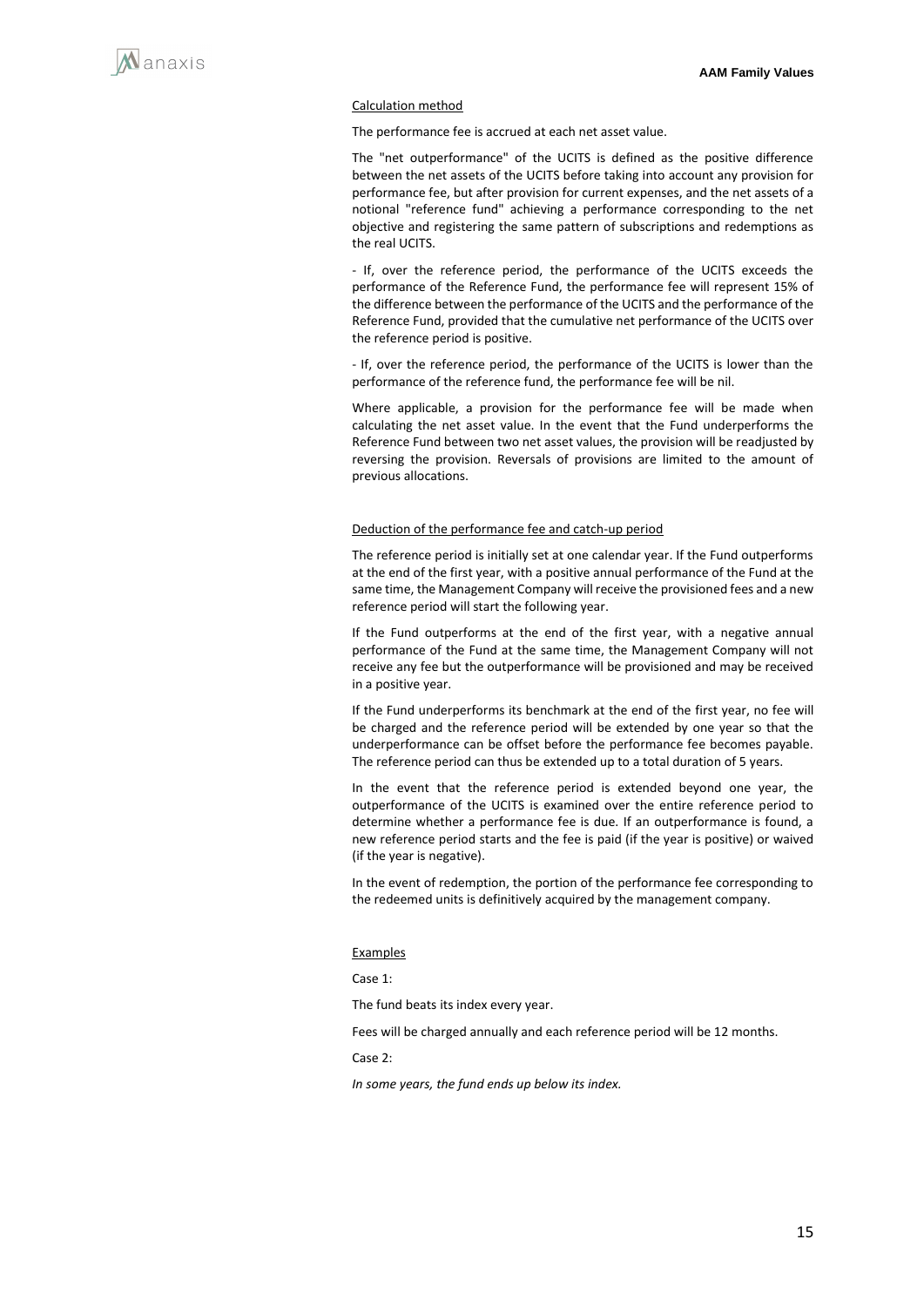|                              | Year 1   | Year 2  | Year 3   | Year 4     | Year 5     |
|------------------------------|----------|---------|----------|------------|------------|
| Performance of the<br>Fund   | $+3,0%$  | $-1.0%$ | $+2.0%$  | $+1.3%$    | $+0.2%$    |
| Index performance            | $+1,0%$  | $+0.5%$ | $+1.0%$  | $+0.3%$    | $-0,3%$    |
| Performance<br>gap           | $+2,0%$  | $-1.5%$ | $+1,0%$  | $+1.0%$    | $+0.5%$    |
| Cumulative<br>outperformance | $+2.0%$  | $-1.5%$ | $-0.5%$  | $+0.5%$    | $+0.5%$    |
| Commission                   | 15% x 2% | 0       | 0        | 15% x 0,5% | 15% x 0,5% |
| Reference period             | Period 1 |         | Period 2 |            | Period 3   |

#### Intermediary selection procedure

The team chooses intermediaries from a mandatory list of intermediaries approved by the portfolio management company in line with its internal procedures. This list is established on the basis of objective criteria, including in particular quality of service provided and pricing conditions.

# Part D – Sales information

| П | <b>Distribution or earnings</b>            | BNP Paribas Securities Services is responsible for the annual distribution of<br>earnings, where applicable. Payment of amounts available for distribution will be<br>made within a maximum period of five months following the end of the financial<br>year.                                                                                                                                                                                                                                                                                             |
|---|--------------------------------------------|-----------------------------------------------------------------------------------------------------------------------------------------------------------------------------------------------------------------------------------------------------------------------------------------------------------------------------------------------------------------------------------------------------------------------------------------------------------------------------------------------------------------------------------------------------------|
| ш | <b>Subscription and redemption orders:</b> |                                                                                                                                                                                                                                                                                                                                                                                                                                                                                                                                                           |
|   |                                            | Subscription and redemption orders are received and centrally processed by 12.00<br>p.m. by BNP Paribas Securities Services and are executed on the basis of the<br>following day's NAV, i.e. at an unknown price.                                                                                                                                                                                                                                                                                                                                        |
|   | <b>Information documents</b>               | Unitholders can obtain the latest annual and periodic reports within one week of<br>submitting a written request to: Anaxis Asset Management; 9, rue Scribe, 75009<br>Paris, France; Tel: +33 (0)9 73 87 13 20; Fax: +33 (0)1 42 65 80 46.                                                                                                                                                                                                                                                                                                                |
|   | <b>ESG</b> criteria                        | The investment strategy doesn't include social, environmental or governance<br>(ESG) criteria.                                                                                                                                                                                                                                                                                                                                                                                                                                                            |
| П | <b>Remuneration policy</b>                 | The remuneration policy of Anaxis Asset Management aims at (i) promoting a<br>sound and efficient management of risks, and (ii) avoiding the emergence of<br>conflicts of interest. This policy applies to all employees. It is reassessed annually.<br>Up-to-date details of the remuneration policy, including methods for calculating<br>fixed and variable compensations, are available on the company's website at<br>www.anaxis-am.fr. A paper or electronic copy of the remuneration policy will be<br>made available free of charge upon request. |
| П | <b>Additional information</b>              | Any additional information can be obtained from:                                                                                                                                                                                                                                                                                                                                                                                                                                                                                                          |
|   |                                            | Anaxis Asset Management<br>9, rue Scribe, 75009 Paris, France<br>Tel: +33 (0)9 73 87 13 20; Fax: +33 (0)1 42 65 80 46.                                                                                                                                                                                                                                                                                                                                                                                                                                    |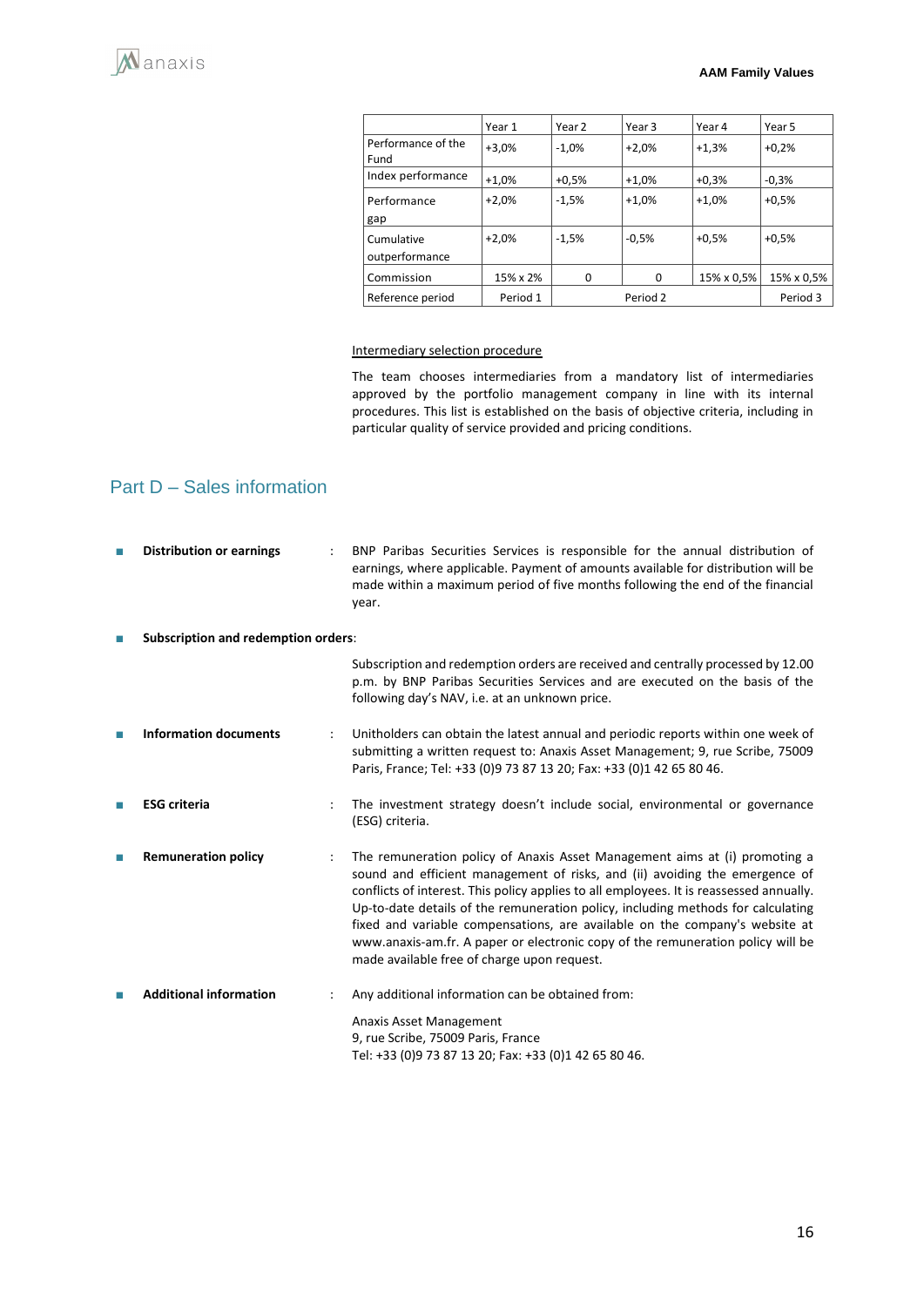

# Part E – Investment rules

The Fund is subject to investment rules applicable to UCITS subject to European Directive 2009/65/EC. These investment rules are referred to in the French Monetary and Financial Code. Amendments to the French Monetary and Financial Code will be applied in accordance with applicable laws and regulations.

# Part F – Overall risk

The method used to calculate the overall risk (including exposure via forward financial instruments) is the commitment calculation method.

# Part G – Asset valuation rules

The annual financial statements are presented in the format provided for by CRC (French Accounting Regulation Committee) Regulation No. 2003-02 of 2 October 2003 on the accounting principles applicable to UCITS, amended by CRC Regulation No. 2005-07 of 3 November 2005 ratified by the Ministerial Decree of 26 December 2005.

# 1. Asset valuation rules

The Fund complies with the accounting rules set forth by the regulations in force, including in particular the accounting principles applicable to UCITS. The portfolio's value is determined on each NAV calculation date and on the balance sheet date, in accordance with the rules given below. The terms of application are explained in the notes to the annual financial statements. The valuation is based on closing prices.

Transferable securities traded on a regulated market are valued at the closing price on the reference market. Where there is a bid-ask price range, particularly in the case of corporate bonds comprising a significant portion of the Fund's allocation, the price used will be the average of these two prices (valuation at the mid-price).

Negotiable debt securities and similar securities that are not subject to significant transactions are valued according to an actuarial method using the interest rate of equivalent or similar securities and adjusted, where applicable, for a gap representative of the features of the security being valued.

However, in the absence of specific sensitivity, negotiable debt securities with a residual lifespan of less than three months are valued using the straight-line method: the premium/discount is amortized over the remaining number of days to maturity.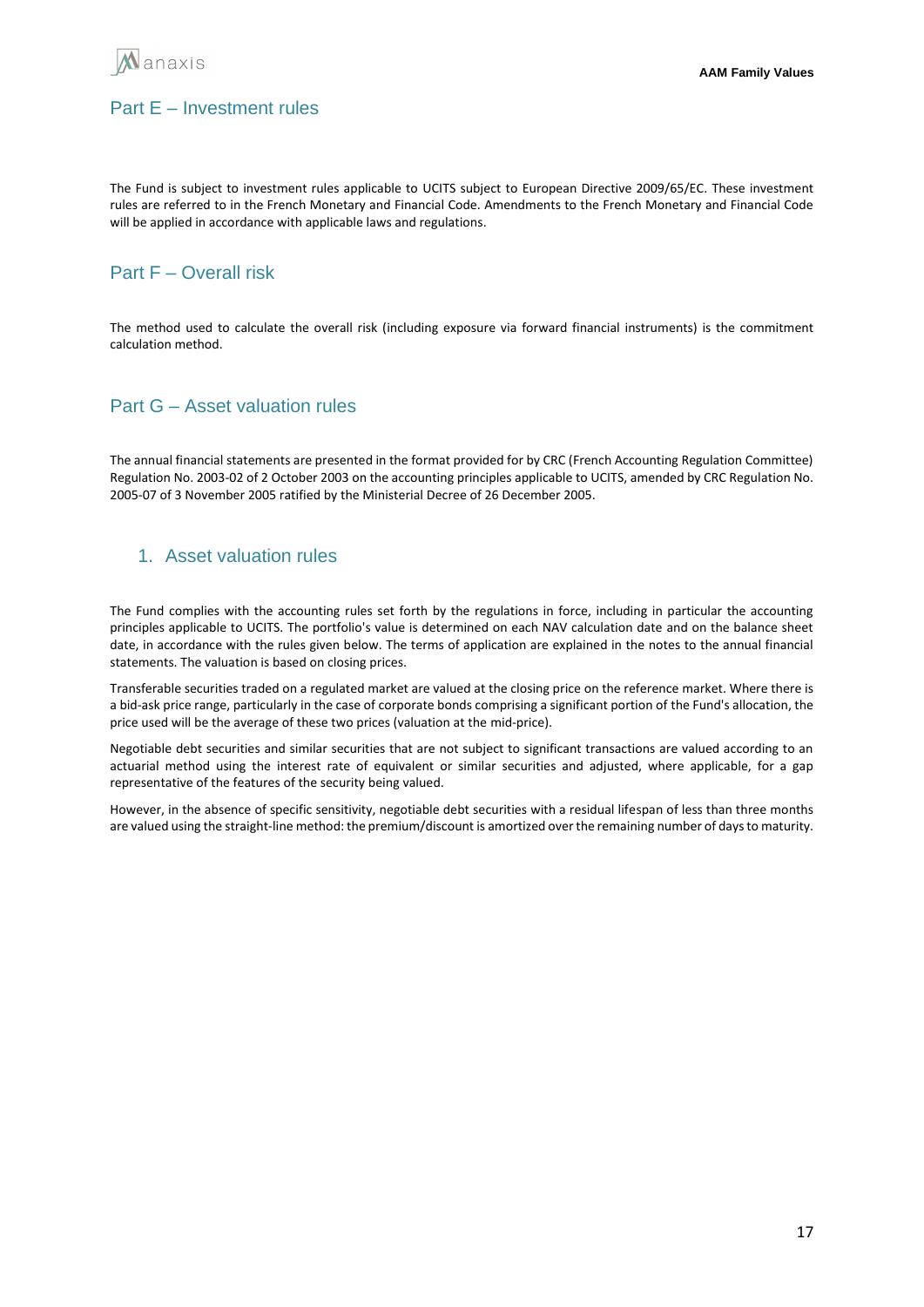

If they are acquired less than three months prior to maturity, the interest and premium/discount are calculated using the straight line method.

UCITS and other investment funds are valued either at the last known NAV or at the last known quoted price on the valuation date.

For deposits and borrowings, the amount of the commitment earns interest in accordance with the contractual terms and conditions.

Forward financial instruments traded on a regulated market are valued on the basis of settlement prices on the valuation date for futures and on the basis of closing prices on the valuation date for options.

Forward financial instruments traded over the counter are marked to market according to the conditions set forth by the portfolio management company and presented in the notes to the annual financial statements.

Financial instruments whose prices are not observed on the valuation date or whose prices have been corrected are valued at their probable trading value under the responsibility of the portfolio management company. These valuations and their justification are transmitted to the statutory auditor when it conducts its controls.

### 2. Accounting recognition

The Fund has opted for the EUR as its accounting currency.

Transaction fees are recognized excluding expenses.

Fixed income is recognized using the redeemed coupon method.

Interest accrued on the weekend is recognized on the basis of the previous NAV.

# Part H – Remuneration

The remuneration policy of the Management Company is compatible with sound and efficient risk management and does not encourage risk-taking that would be incompatible with the risk profiles, the regulations or the constitutional documents of the UCITS that the Management Company manages. The remuneration policy is consistent with the business strategy, objectives, values and interests of the Management Company and the UCITS it manages and those of the investors in these UCITS, and includes measures to avoid conflicts of interest.

The Management Company's staff receives a remuneration comprising a fixed and a variable component, duly balanced, subject to annual review and based on individual or collective performance. The principles of the remuneration policy are reviewed on a regular basis and adapted to regulatory developments. Details of the remuneration policy are available on the following website: www.anaxiscapital.com or free of charge from the management company on request.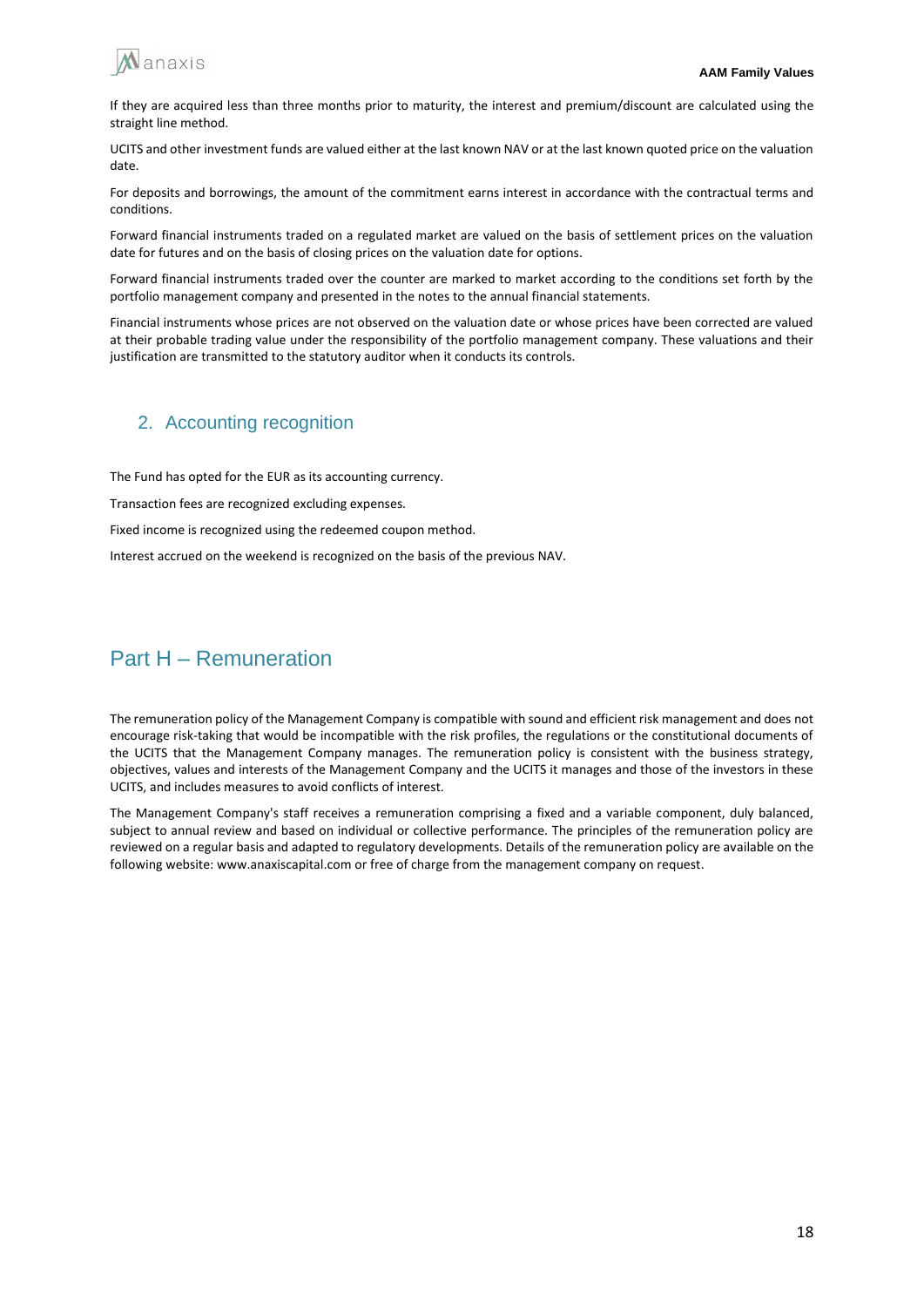# Section II: Fund Rules

# AAM Family Values

# SECTION I – ASSETS AND UNITS

## Article 1 - Co-ownership units

Co-ownership rights are expressed in units, with each unit corresponding to the same fraction of the Fund's assets. Each unitholder enjoys co-ownership of the Fund's assets in proportion to the number of units held.

The term of the Fund is 99 years as from its incorporation, except in the event of early winding-up or extension, as provided for in these Fund Rules.

#### **Unit categories**

The features of the different unit categories and their terms of eligibility are set forth in the Fund Prospectus.

The different unit categories may:

- be subject to different distribution of earnings schemes (distribution or capitalization);
- be denominated in different currencies;
- incur different management fees;
- incur different subscription and redemption fees;
- have a different nominal value;

- be systematically subject to partial or full risk hedging, as defined in the prospectus. Hedges are carried out via financial instruments aimed at minimizing the impact of hedging transactions on the Fund's other unit categories;

- be reserved for one or more promotion networks.

#### **Combination or division of units**

The Fund may combine or divide units.

#### **Fractional units**

Units may be divided into ten-thousandths of one unit (referred to as fractional units) at the discretion of the portfolio management company's Management Committee.

The provisions of the Fund Rules governing the issuance and redemption of units are also applicable to fractional units, whose value will always be proportionate to the value of the unit they represent. All other provisions of the Fund Rules pertaining to units apply to fractional units without it being necessary to specify this, unless otherwise indicated.

Finally, the portfolio management company's Management Committee may, at its own discretion, divide units by creating new units that are allocated to unitholders in exchange for their old units.

## Article 2 - Minimum amount of assets

Units may not be redeemed if the Fund's assets fall below EUR 300,000; where the assets remain below EUR 300,000 for thirty days, the portfolio management company shall take the necessary steps to liquidate the Fund in question, or shall carry out one of the operations referred to in Article 411-16 of the AMF General Regulations (Fund transformation).

# Article 3 - Issuance and redemption of units

Units may be issued at any time at the unitholders' request, on the basis of their net asset value plus subscription fees, where applicable.

Redemptions and subscriptions are carried out under the terms and conditions defined in the prospectus.

Mutual fund units may be admitted for trading according to the regulations in force.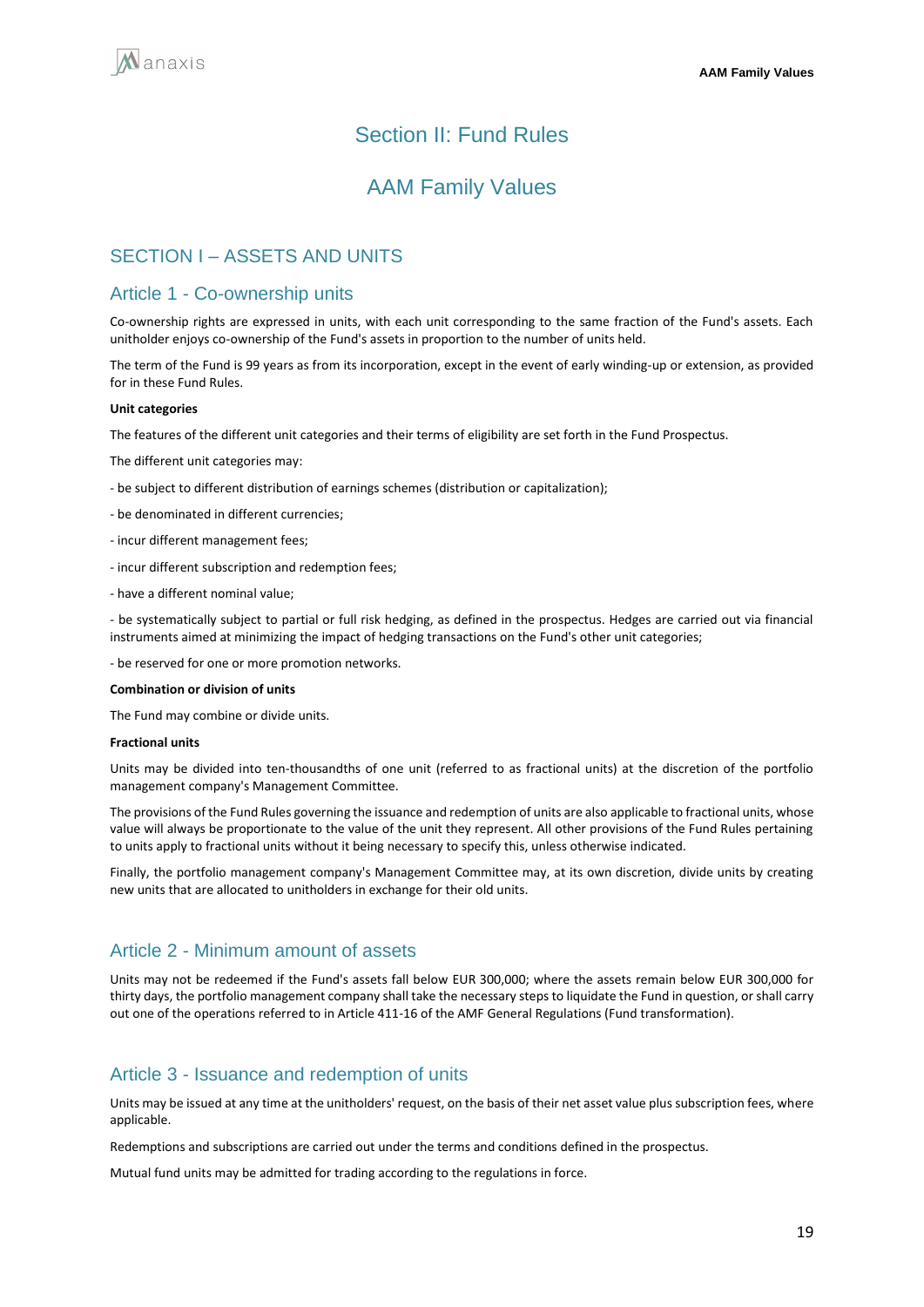

Subscriptions must be fully paid-up on the NAV calculation date. They may be settled in cash and/or financial instruments. The portfolio management company reserves the right to reject any proposed securities and, to this end, has a period of seven days from their date of deposit to render its decision. If approved, the contributed securities are valued according to the rules established in Article 4 and the subscription is carried out on the basis of the first NAV following the approval of the securities in question.

Redemptions may be made in cash.

Redemptions may also be made in cash securities. If the redemption in securities corresponds to a representative proportion of the assets in the portfolio, then only the written agreement signed by the holder must be obtained by the UCITS or the management company. Where the redemption does not correspond to a representative proportion of the assets in the portfolio, all holders must signify their written agreement authorising the holder to redeem his or her units against certain specific assets, as explicitly defined in the agreement.

However, if due to exceptional circumstances the redemption calls for the prior realization of some of the assets comprising the Fund, this period may be extended but may not exceed 30 days.

With the exception of inheritance or inter-vivos gifts, the sale or transfer of units between unitholders, or between unitholders and third parties, is deemed to be a redemption followed by a subscription; for third parties, the amount of the sale or transfer must, where applicable, be supplemented by the beneficiary to reach the amount of the minimum initial subscription required by the prospectus.

In accordance with Article L. 214-8-7 of the French Monetary and Financial Code, the redemption of units by the Fund, as well as the issuance of new units, may be temporarily suspended by the portfolio management company when called for by exceptional circumstances and in the unitholders' best interest.

Where the Fund's net assets fall below the amount established by the regulations, no units may be redeemed.

Minimum terms of subscription may be set in accordance with the conditions provided for in the prospectus.

The Fund may cease to issue units pursuant to the third paragraph of Article L. 214-8-7 of the Monetary and Financial Code, on a provisional or definitive basis, in whole or in part, in objective situations leading to the closure of subscriptions such as a maximum number of units issued, a maximum amount of assets reached or the expiry of a specified subscription period. The activation of this tool will be the subject of information by any means available to existing holders relating to its activation, as well as to the threshold and objective situation that led to the decision to partially or totally close it. In the event of a partial closure, such information by any means shall explicitly specify the terms and conditions under which existing holders may continue to subscribe during the term of such partial closure. Unitholders shall also be informed by any means of the decision of the Fund or the management company either to terminate the total or partial closure of subscriptions (when the trigger threshold is reached) or not to terminate them (in the event of a change in the threshold or a change in the objective situation that led to the implementation of this tool). A change in the objective situation invoked or in the trigger threshold of the tool must always be made in the interest of unitholders. Information by any means shall specify the exact reasons for such changes.

## Article 4 - Calculation of net asset value

The net asset value of units is calculated according to the valuation rules presented in the prospectus.

Contributions in kind may only consist of securities or contracts approved to comprise the Fund's assets; they are valued in accordance with the valuation rules applicable to the calculation of the net asset value.

# SECTION 2 – FUND OPERATION

### Article 5a - Portfolio management company

The Fund is managed by the portfolio management company in accordance with the strategy defined for the Fund.

The portfolio management company acts exclusively in the unitholders' interests at all times and is exclusively entitled to exercise the voting rights attached to the securities in the Fund.

# Article 5b - Rules of operation

The instruments and deposits eligible for inclusion in the Fund's assets, as well as the investment rules, are described in the prospectus.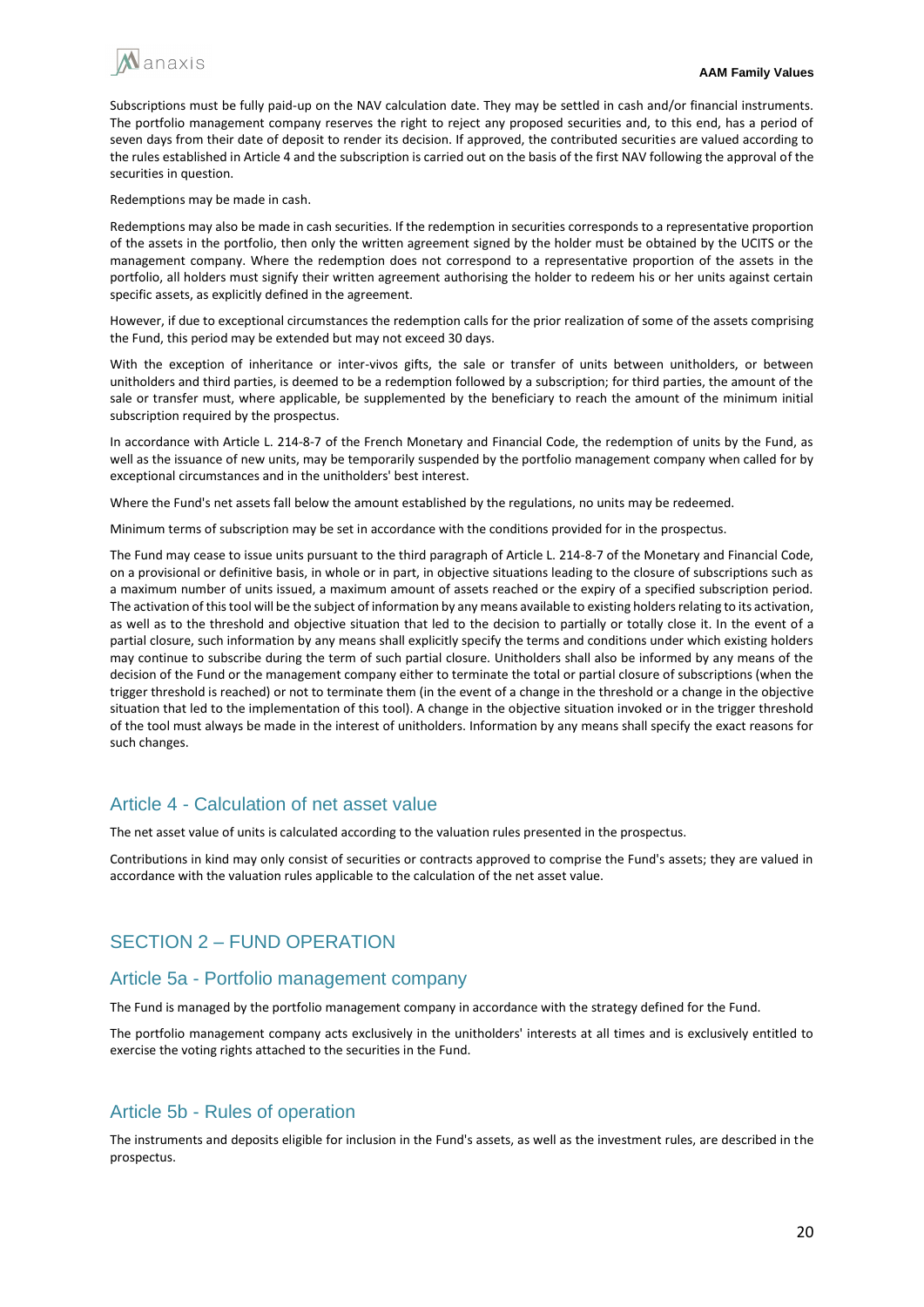

# Article 6 - Custodian

The custodian carries out its duties in accordance with the laws and regulations in force and the duties contractually defined by the portfolio management company. It must also ensure the legitimacy of the decisions taken by the portfolio management company. Where applicable, it must take any provisional measures deemed useful. The custodian notifies the AMF of any dispute with the portfolio management company.

# Article 7 - Statutory auditor

A statutory auditor is designated for six financial years, with the approval of the AMF, by the portfolio management company's governance body.

The statutory auditor certifies the accuracy and fairness of the financial statements.

Its term may be renewed.

The statutory auditor is required to notify the AMF in a timely manner of any event or decision concerning the Fund that comes to its attention in the course of performing its duties which might:

- 1. constitute a breach of the legal or regulatory provisions applicable to the Fund and liable to have significant impacts on its financial situation, income or assets;
- 2. jeopardize the conditions or continuity of its operation;
- lead to the formation of reservations or the refusal to certify the financial statements.

Asset valuations and the determination of exchange rates used in transformation, merger or spin-off transactions are carried out under the statutory auditor's authority.

It assesses any contribution or redemption in kind under its responsibility, except in the context of redemptions in cash for an ETF on the primary market.

It verifies the composition of the Fund's assets and other items prior to publication.

The statutory auditor's fees are agreed upon between the statutory auditor and the portfolio management company's Board of Directors or Executive Board based on an audit plan defining the due diligence reviews deemed necessary.

It attests to situations used as a basis for the distribution of interim dividends.

Its fees are included in management fees.

# Article 8 - Financial statements and management report

At the end of each financial year, the portfolio management company prepares the financial statements and a fund management report for the financial year ended.

The portfolio management company prepares the inventory of the Fund's assets at least once per half-year under the custodian's supervision.

The portfolio management company provides these documents to the unitholders within four months of the end of the financial year and notifies them of the amount of income to which they are entitled: these documents are either transmitted by post at the unitholders' express request or placed at their disposal at the offices of the portfolio management company.

# SECTION 3 – CONDITIONS FOR THE ALLOCATION OF AMOUNTS AVAILABLE FOR DISTRIBUTION

### Article 9 - Conditions for the allocation of amounts available for distribution

Net income for the financial year is equal to the total interest payments, arrears, dividends, premiums and prizes, directors' fees and any income related to securities comprising the Fund's portfolio, plus income from temporarily available amounts and minus management fees and borrowing costs.

Amounts available for distribution by a Fund are comprised of:

1) Net income plus retaining earnings and plus or minus the balance of the income accrual account;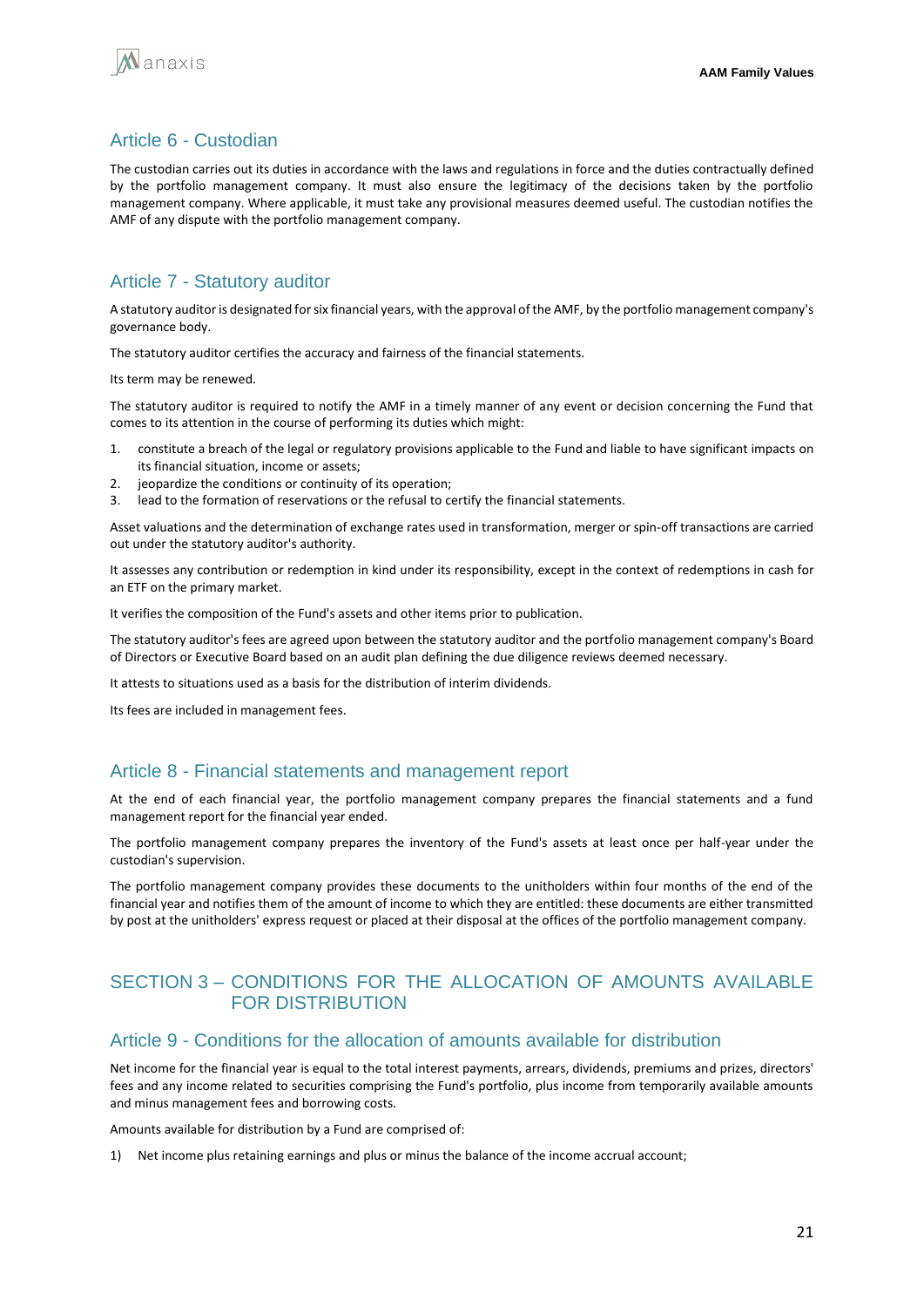

2) Capital gains generated, net of fees, minus capital losses generated, net of fees, during the financial year, plus similar net capital gains generated during previous financial years that were not subject to distribution or capitalization, plus or minus the balance of the capital gains accrual account.

The amounts mentioned in 1) and 2) above may be distributed in part or in whole, independently of one another. Payments of amounts available for distribution are made within a maximum period of five months following the end of the financial year. The portfolio management company decides on the distribution of earnings.

# SECTION 4 – MERGERS - SPIN-OFFS - WINDING-UP – LIQUIDATION

# Article 10 - Mergers - Spin-offs

The portfolio management company may either contribute some or all of the Fund's assets to another Fund, or split the Fund into two or more other mutual funds.

Such mergers or spin-offs may only be carried out after the unitholders have been duly notified.

They give rise to the issuance of a new certificate attesting to the number of units held by each unitholder.

# Article 11 - Winding-up - Extension

If the Fund's assets remain below the amount established in Article 2 herein for thirty days, the portfolio management company notifies the AMF and proceeds to wind up the Fund, unless it is merged with another fund.

The portfolio management company may wind up the Fund early; in such case it notifies the unitholders of its decision and, as from this date, no more subscription or redemption requests are accepted.

The portfolio management company also winds up the Fund in the event all of its units are redeemed, or if the custodian resigns from its duties, where no other custodian has been designated, or upon the expiry of the Fund, unless its term is extended.

The portfolio management company notifies the AMF by post of the date and winding-up procedure selected. It then submits the statutory auditor's report to the AMF.

The term of the Fund may be extended by the portfolio management company, in agreement with the custodian. Its decision must be taken at least 3 months prior to the projected expiry of the Fund, and both the AMF and the unitholders must be duly notified.

# Article 12 - Liquidation

If the Fund is wound up, the portfolio management company assumes the role of liquidator; failing that, the liquidator is designated by the court at the request of any interested party. To this end, the liquidator is invested with the broadest powers to realize the Fund's assets, pay any creditors and divide up the available balance between the unitholders, in cash or securities.

The statutory auditor and the custodian continue to exercise their duties until the liquidation is complete.

# SECTION 5 – DISPUTES

# Article 13 - Jurisdiction - Election of domicile

Any disputes related to the Fund arising during its operation or liquidation, either between the unitholders, or between the unitholders and the portfolio management company or custodian, are subject to the jurisdiction of the competent courts.